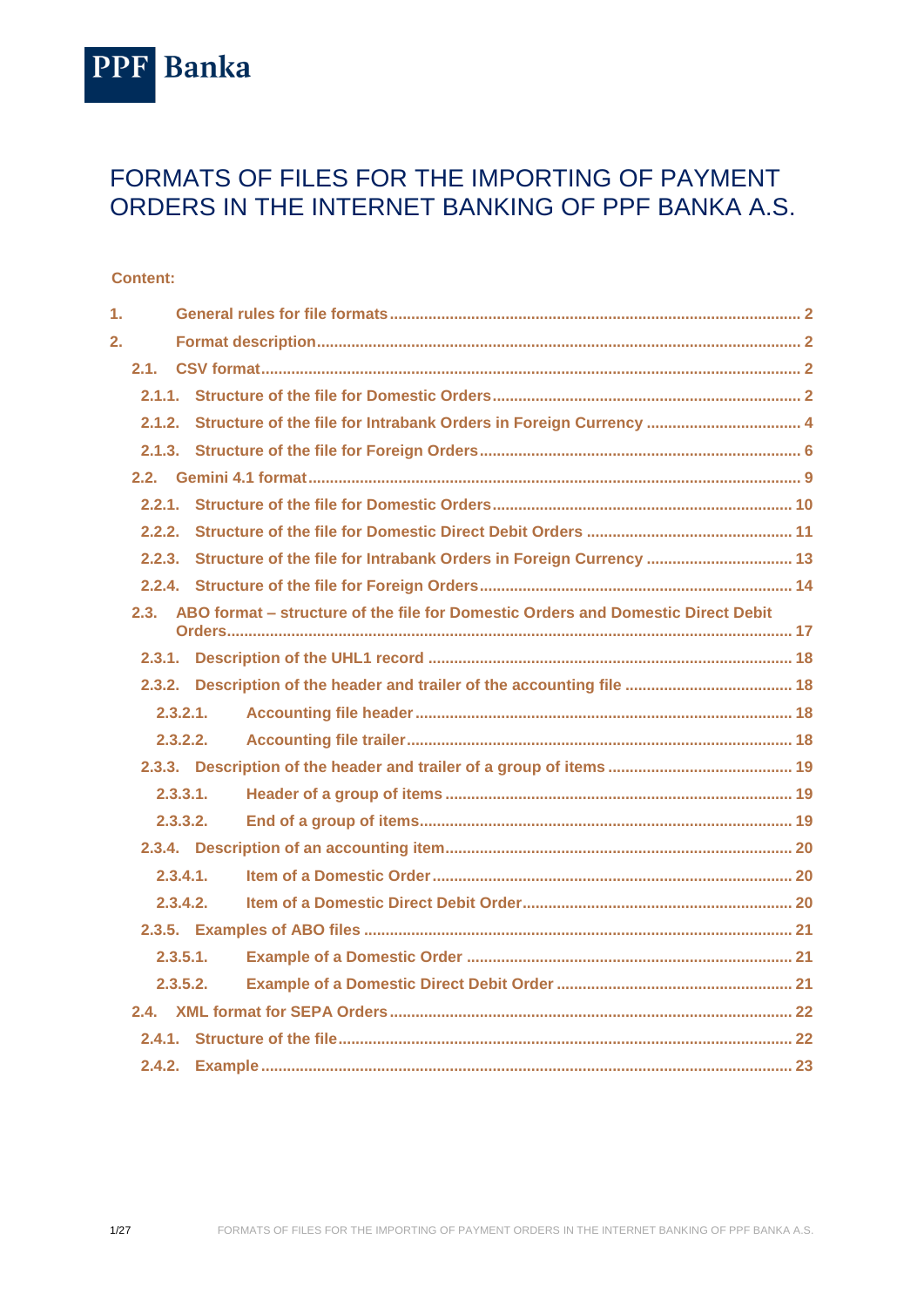

# <span id="page-1-0"></span>**1. General rules for file formats**

It is possible to use the following formats of files for Payment Orders to be imported:

- a) CSV– for Domestic Orders, Intrabank Orders in Foreign Currency and Foreign Orders,
- b) Gemini 4.1 for Domestic Orders, Intrabank Orders in Foreign Currency, Domestic Direct Debit Orders and Foreign Orders,
- c) ABO for Domestic Orders and Domestic Direct Debit Orders,
- d) XML for SEPA orders only.

#### **Import files can contain alphanumeric characters only, other characters only if they are expressly mentioned in the format description.**

Permitted file extensions:

- a) XML format for SEPA orders: xml
- b) All other formats for other Payment Orders: csv, kpc, txt, p0a

#### **Characters allowed in the file name:**

#### **a b c d e f g h i j k l m n o p q r s t u v w x y z á ä č ď é ě í ľ ň ó ô ö ř ŕ š ť ú ů ü ý ž**

#### **A B C D E F G H I J K L M N O P Q R S T U V W X Y Z Á Ä Č Ď É Ě Í Ľ Ň Ó Ô Ö Ř Ŕ Š Ť Ú Ů Ü Ý Ž**

**0 1 2 3 4 5 6 7 8 9**

**- \_**

#### **The file name may not contain any other characters and no space.**

**Also, the file name may only contain one dot separating the file name from the extension – the entire file name may not contain more than one dot** (e.g. 0411GL0.txt.KPC, 1605USP2.KPC.txt, 08072019.CFD.txt, O2 FS prikaz 02.01.2020\_001.p11). Therefore, we recommend to modify the software which generates import files so that disallowed characters cannot be entered at all or are automatically replaced with an allowed character when generating the file.

## <span id="page-1-1"></span>**2. Format description**

## <span id="page-1-2"></span>**2.1. CSV format**

Specification of the CSV format:

- Text file, Format ANSI, code page 1250.
- One line = one payment order.
- The first line is the heading.
- Separator "," (comma); if the field is empty, two "," separators follow one another without a space.
- There are obligatory and optional fields in the file.
- Lines are separated by the symbol LF.

#### <span id="page-1-3"></span>**2.1.1. Structure of the file for Domestic Orders**

#### **!!! ATTENTION !!!**

**Characters that are allowed in the [CERTIS](http://www.cnb.cz/cs/platebni_styk/certis/index.html) System Rules can only be entered in a Domestic Order:**

**a b c d e f g h i j k l m n o p q r s t u v w x y z á ä č ď é ě í ľ ň ó ô ö ř ŕ š ť ú ů ü ý ž**

#### **A B C D E F G H I J K L M N O P Q R S T U V W X Y Z Á Ä Č Ď É Ě Í Ľ Ň Ó Ô Ö Ř Ŕ Š Ť Ú Ů Ü Ý Ž**

#### **0 1 2 3 4 5 6 7 8 9**

**/ - ? : ( ) . , ' + ! " # \$ % & \* ; < = > @ [ \ ] ^ ` { | } ~ § \_**

**space**

**The comma cannot be used in the text fields** (this is a field separator).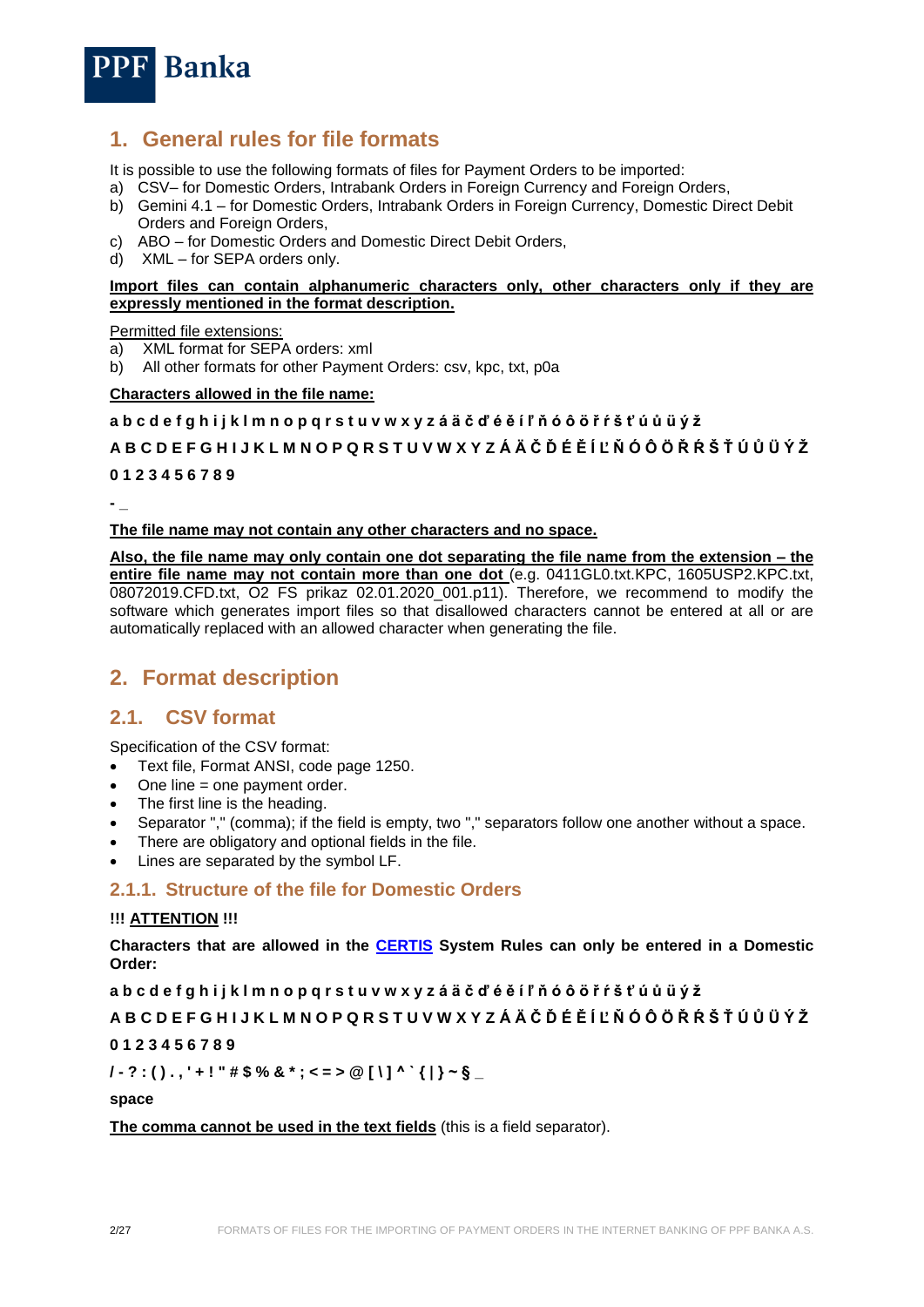

| <b>Field</b>                | Data type  | <b>Obligatory</b><br>field | <b>Description</b>                                                                                                                                                                                                                                                                                                                              |
|-----------------------------|------------|----------------------------|-------------------------------------------------------------------------------------------------------------------------------------------------------------------------------------------------------------------------------------------------------------------------------------------------------------------------------------------------|
|                             |            |                            | Maturity Date.<br>The various items can have different<br><b>Maturity Dates.</b>                                                                                                                                                                                                                                                                |
| <b>DueDate</b>              | DD.MM.YYYY | <b>No</b>                  | If Maturity Date is in the past or is<br>not entered, the "Nearest Possible"<br>option<br>be<br>must<br>automatically<br>checked upon importing in IB (the<br>first Maturity Date in accordance with<br>the GBC will be automatically added)<br>or the option "Select" (the Maturity<br>Date must be added directly in IB)<br>must be selected. |
| PaymentAmount               | 13,2N      | Yes                        | Amount.                                                                                                                                                                                                                                                                                                                                         |
|                             |            |                            | Information for the Payer - free text.                                                                                                                                                                                                                                                                                                          |
| ClientPaymentDescription    | 140a       | No                         | Here you can enter a description of<br>the Domestic Order item for your<br>needs - it will appear in the Payer's<br>account statement; the Beneficiary will<br>not see it. The comma cannot be<br>used in the text.                                                                                                                             |
| CreditAccountPrefixNumber   | 6n         | No.                        | Beneficiary's account number prefix.                                                                                                                                                                                                                                                                                                            |
| CreditAccountNumber         | 10n        | Yes                        | Beneficiary's account number.                                                                                                                                                                                                                                                                                                                   |
| CreditAccountBankCodeNumber | 4n         | Yes                        | Beneficiary's bank code.                                                                                                                                                                                                                                                                                                                        |
| RecipientAccountName        | 20a        | <b>No</b>                  | Beneficiary's account name - free<br>text. The comma cannot be used in<br>the text.                                                                                                                                                                                                                                                             |
| ConstantSymbol              | 4n         | <b>No</b>                  | Constant symbol.                                                                                                                                                                                                                                                                                                                                |
| VariableSymbol              | 10n        | No.                        | Variable symbol.                                                                                                                                                                                                                                                                                                                                |
| SpecificSymbol              | 10n        | No                         | Specific symbol.                                                                                                                                                                                                                                                                                                                                |
| MessageforRecipient         | 140a       | <b>No</b>                  | Message for the Beneficiary - free<br>text.<br>Here you can enter a description for<br>the Beneficiary - this information will<br>not appear in the Payer's account<br>statement. The comma cannot be<br>used in the text.                                                                                                                      |
| DebitAccountNumberPrefix    | 6n         | No                         | Prefix of your account number (the<br>Payer's Account) – in case it is part of<br>the Account number.                                                                                                                                                                                                                                           |
| <b>DebitAccountNumber</b>   | 10n        | Yes                        | Your account number (the Payer's<br>Account).                                                                                                                                                                                                                                                                                                   |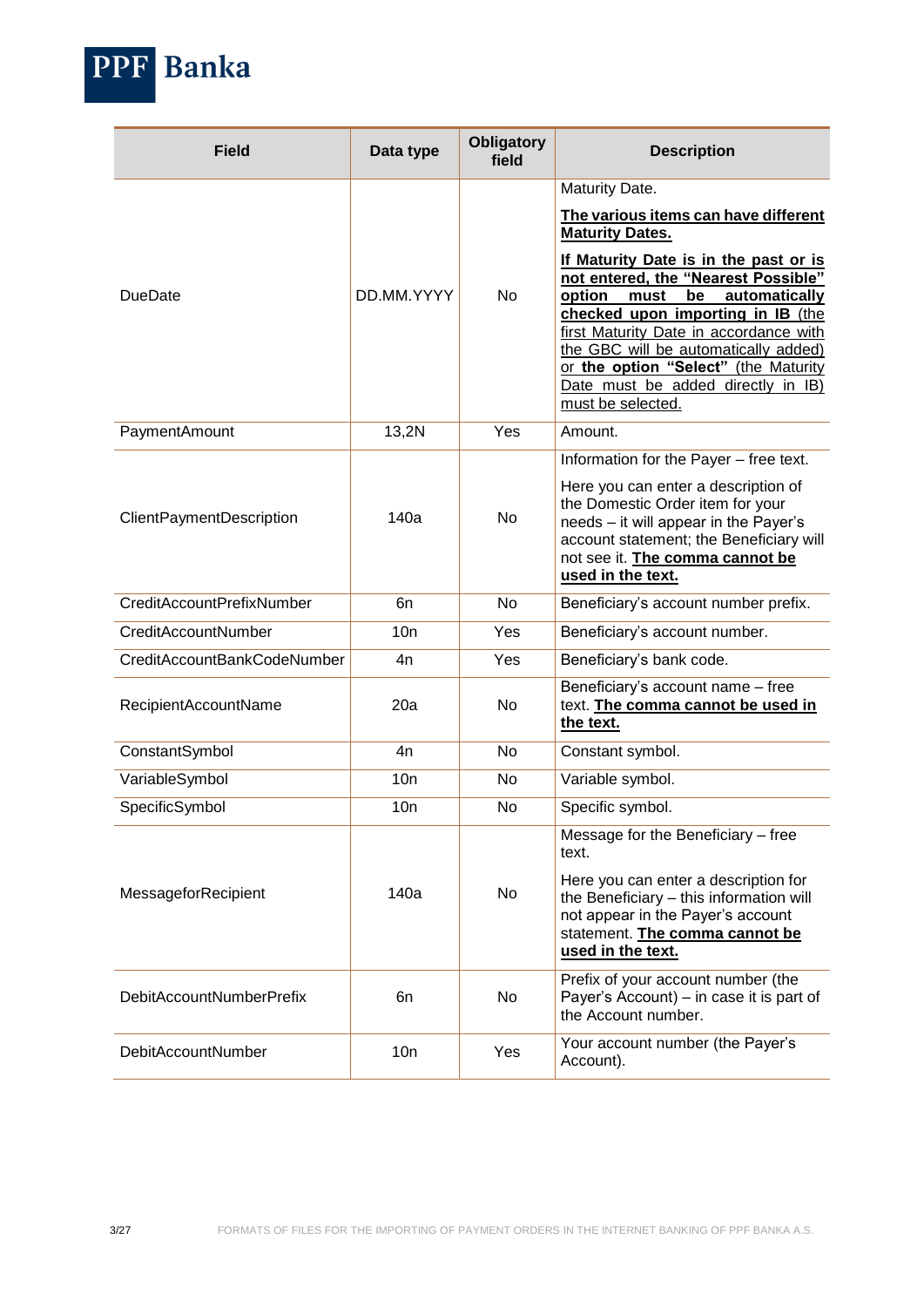

#### Example:

*DueDate,PaymentAmount,ClientPaymentDescription,CreditAccountPrefixNumber,CreditAccountNumb er,CreditAccountBankCodeNumber,RecipientAccountName,ConstantSymbol,VariableSymbol,Specific Symbol,MessageForRecipient,DebitAccountNumberPrefix,DebitAccountNumber*

*16.06.2020,250.00,coal,000000,112345678,6000,Uhelné doly s.r.o.,1111,2222,3333, invoice 780283,000000,9876543210*

*16.06.2020,250.00,test csv domácí,000000,112345678,6000,Uhelné doly s.r.o.,1111,2222,3333, faktura 589654,000000,9876543210*

## <span id="page-3-0"></span>**2.1.2. Structure of the file for Intrabank Orders in Foreign Currency**

#### **!!! ATTENTION !!!**

**The following characters can only be entered in an Intrabank Order in Foreign Currency:**

**a b c d e f g h i j k l m n o p q r s t u v w x y z**

#### **A B C D E F G H I J K L M N O P Q R S T U V W X Y Z**

**0 1 2 3 4 5 6 7 8 9**

**/ - ? : ( ) . , ' +**

**space**

**The comma cannot be used in the text fields** (this is a field separator).

**If the imported file contains:**

- **disallowed characters (i.e. any other character than listed above), these will be replaced with a dot;**
- **a space, dash or colon in specific positions (see description below), it will be impossible to import the file.**

| <b>Field</b>                    | Data<br>type | <b>Obligatory</b><br>field | <b>Description</b>                                                                                                                                                                                                                                                                                                                                                                                                                                                                                                                                                                                                                                                                                                                    |
|---------------------------------|--------------|----------------------------|---------------------------------------------------------------------------------------------------------------------------------------------------------------------------------------------------------------------------------------------------------------------------------------------------------------------------------------------------------------------------------------------------------------------------------------------------------------------------------------------------------------------------------------------------------------------------------------------------------------------------------------------------------------------------------------------------------------------------------------|
| <b>DebitAccountNumberPrefix</b> | 6n           | <b>No</b>                  | Prefix of your account number (the<br>Payer's Account) – in case it is part of the<br>Account number                                                                                                                                                                                                                                                                                                                                                                                                                                                                                                                                                                                                                                  |
| <b>DebitAccountNumber</b>       | 10n          | Yes                        | Your account number (the Payer's<br>Account).                                                                                                                                                                                                                                                                                                                                                                                                                                                                                                                                                                                                                                                                                         |
| CreditAccountNumber             | 34s          | Yes                        | Beneficiary's account number.<br>It can be stated in the Czech national<br>format or in IBAN format – it will always<br>be converted to the NNNNNN<br>NNNNNNNNNN form.<br>Supported formats:<br>123 123 - will be imported as 000123<br>$\bullet$<br>0000000123<br>123123 1234567890 - will be<br>$\bullet$<br>imported as 123123 1234567890<br>CZ6000000000191234567890 - will<br>$\bullet$<br>be imported as 000019 1234567890<br>123-123 - will be imported as<br>$\bullet$<br>000123 0000000123<br>123123-1234567890 - will be<br>$\bullet$<br>imported as 123123-1234567890<br>1231234567890 - will be imported as<br>$\bullet$<br>000123 1234567890<br>1234561234567890 - will be<br>$\bullet$<br>imported as 123456 1234567890 |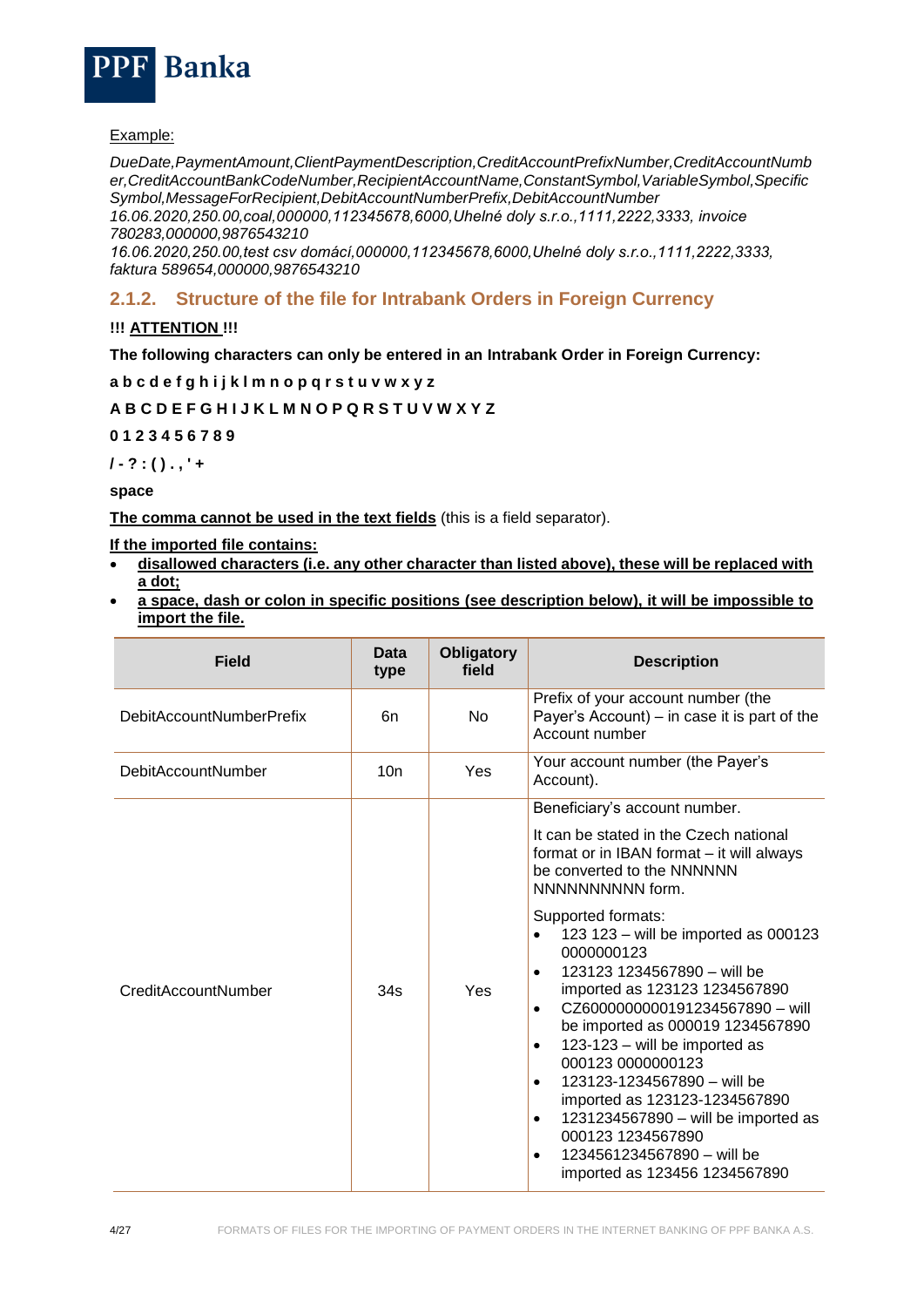PPF Banka

| <b>Field</b>                | <b>Data</b><br>type   | <b>Obligatory</b><br>field | <b>Description</b>                                                                                                                                                                                                                                                                                                                                                                                                                                                                                                                                                                                                                                                                                                                    |
|-----------------------------|-----------------------|----------------------------|---------------------------------------------------------------------------------------------------------------------------------------------------------------------------------------------------------------------------------------------------------------------------------------------------------------------------------------------------------------------------------------------------------------------------------------------------------------------------------------------------------------------------------------------------------------------------------------------------------------------------------------------------------------------------------------------------------------------------------------|
| CreditCountry               | 2a                    | Yes                        | Country ISO code of the Beneficiary's<br><b>bank</b> - always state CZ                                                                                                                                                                                                                                                                                                                                                                                                                                                                                                                                                                                                                                                                |
| <b>RecipientSWIFTCode</b>   | 11s                   | Yes                        | BIC (SWIFT code) of the Beneficiary's<br>bank . - always state PMBPCZPP                                                                                                                                                                                                                                                                                                                                                                                                                                                                                                                                                                                                                                                               |
| RecipientNameAndAddress     | 140a                  | Yes                        | Beneficiary's name and address - free<br>text.                                                                                                                                                                                                                                                                                                                                                                                                                                                                                                                                                                                                                                                                                        |
| RecipientBankNameAndAddress | 140a                  | No                         | This field is not transmitted to the IB -<br>do not fill it.                                                                                                                                                                                                                                                                                                                                                                                                                                                                                                                                                                                                                                                                          |
| PaymentAmount               | 13.2N                 | Yes                        | Amount                                                                                                                                                                                                                                                                                                                                                                                                                                                                                                                                                                                                                                                                                                                                |
| PaymentCurrency             | 3a                    | Yes                        | Currency - ISO code                                                                                                                                                                                                                                                                                                                                                                                                                                                                                                                                                                                                                                                                                                                   |
|                             |                       |                            | Maturity Date.                                                                                                                                                                                                                                                                                                                                                                                                                                                                                                                                                                                                                                                                                                                        |
|                             |                       |                            | The various items can have different<br><b>Maturity Dates.</b>                                                                                                                                                                                                                                                                                                                                                                                                                                                                                                                                                                                                                                                                        |
| PaymentDueDate              | DD.MM.<br><b>YYYY</b> | <b>No</b>                  | If Maturity Date is in the past or is not<br>entered, the "Nearest Possible" option<br>must be automatically checked upon<br>importing in IB (the first Maturity Date in<br>accordance with the GBC will be<br>automatically added) or the option<br>"Select" (the Maturity Date must be<br>added directly in IB) must be selected.                                                                                                                                                                                                                                                                                                                                                                                                   |
| MessageForRecipient         | 140a                  | <b>No</b>                  | Message for the Beneficiary - free text.<br>Here you can enter a description for the<br>Beneficiary.                                                                                                                                                                                                                                                                                                                                                                                                                                                                                                                                                                                                                                  |
| <b>MessageForPayerBank</b>  | 129a                  | Ne                         | Information for the Bank - free text.<br>If this field is filled in, the Payment<br>Order is excluded from automatic<br>processing at the Bank and it will wait<br>for manual processing by a Bank<br>employee. The execution of the<br>Payment Order can therefore be<br>delayed.<br>Here you can enter information for further<br>processing of an individual item of the<br>Intrabank Order in Foreign Currency at<br>the Bank: individual conditions agreed<br>with the Bank for the specific Payment<br>ORDER (e.g. individual Exchange rate,<br>$etc.$ ).<br>If the field size is insufficient, you can<br>also use the field<br>MessageForPayerBank2 (penultimate file<br>field) for entering the information for the<br>Bank. |
| Fees                        | 3a                    | Yes                        | Indication of fee type - always state OUR                                                                                                                                                                                                                                                                                                                                                                                                                                                                                                                                                                                                                                                                                             |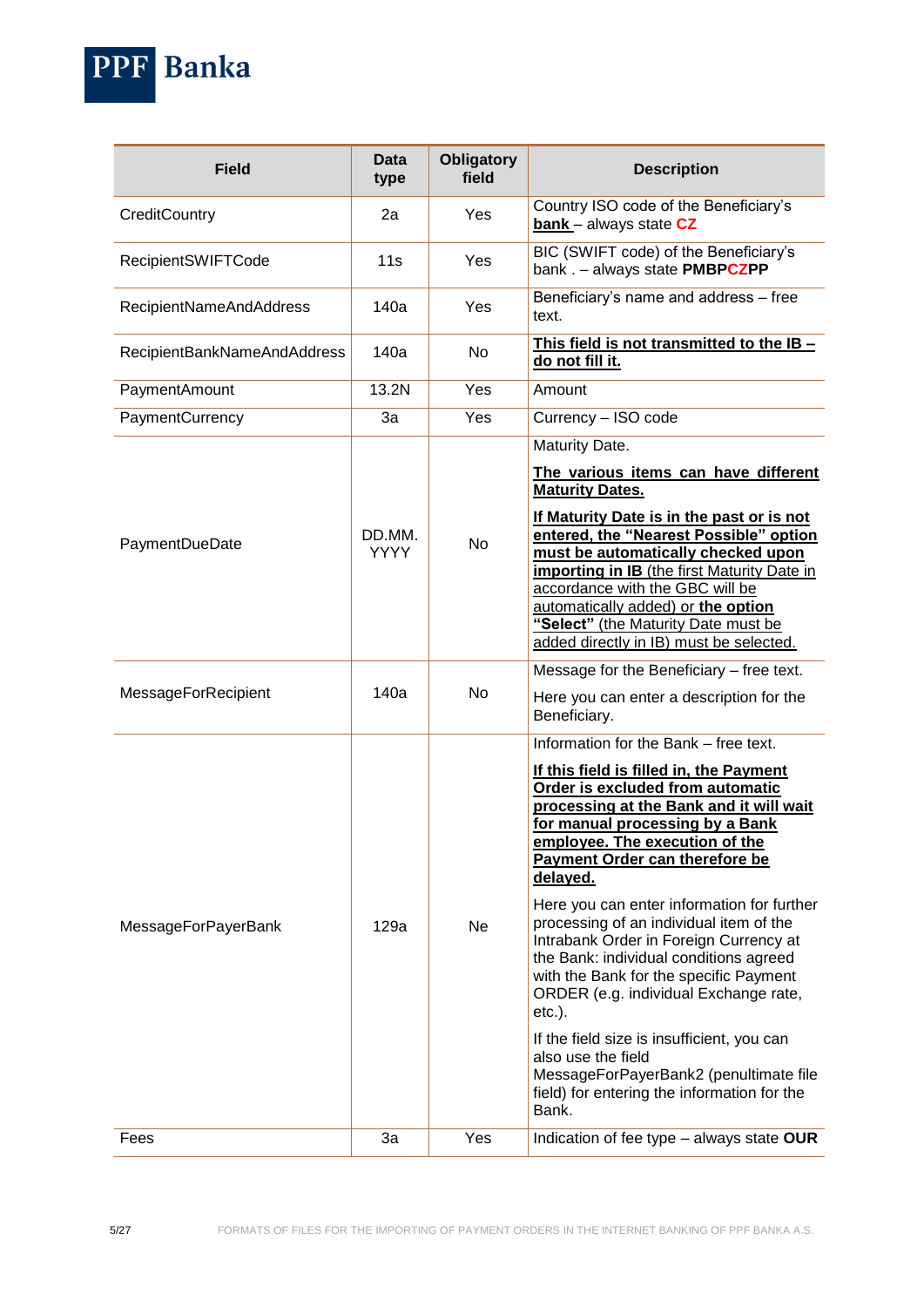| <b>Field</b>           | Data<br>type | <b>Obligatory</b><br>field | <b>Description</b>                                                                                                                                                                                                                                                                         |
|------------------------|--------------|----------------------------|--------------------------------------------------------------------------------------------------------------------------------------------------------------------------------------------------------------------------------------------------------------------------------------------|
| Description            | 70а          | <b>No</b>                  | This field can be used for the information<br>that you require to have with the payment<br>for your use - data will only appear in the<br>payment detail in IB, they are not<br>transmitted to the Beneficiary or to the<br>statement of account.<br>The comma cannot be used in any text. |
| RecipientAccountName   | 30a          | N <sub>o</sub>             | This field is not transmitted to the $IB - do$<br>not fill it.                                                                                                                                                                                                                             |
| MessageForPayerBank2   | 66a          | N <sub>o</sub>             | This field is not transmitted to the $IB - do$<br>not fill it.                                                                                                                                                                                                                             |
| CorrespondentSWIFTCode | 11s          | No.                        | Do not fill this field.                                                                                                                                                                                                                                                                    |

#### Example:

**Banka** 

*DebitAccountNumberPrefix,DebitAccountNumber,CreditAccountNumber,CreditCountry,RecipientSWIF TCode,RecipientNameAndAddress,RecipientBankNameAndAddress,PaymentAmount,PaymentCurren cy,PaymentDueDate,MessageForRecipient,MessageForPayerBank,Fees,Description,RecipientAccou ntName,MessageForPayerBank2,CorrespondentSWIFTCode*

*19,123456789,9876543210,CZ,PMBPCZPP,Spojené tiskárny a.s. Dolní 15* 

*Liberec,,25124.65,EUR,30.09.2020,Invoice No. 3658/2020,payment with agreed exchange rate 26.542,OUR,,,,*

*,123456789,123-1236547890,CZ,PMBPCZPP,Janko Hrasko U namesti 20 Presov 250 00 Slovakia,,124.65,EUR,30.09.2020,faktura 56/2012 z 15.1.2020,,OUR,,,,*

## <span id="page-5-0"></span>**2.1.3. Structure of the file for Foreign Orders**

#### **!!! ATTENTION !!!**

**Characters that are allowed in the format of MT messages declared by [SWIFT](http://www.swift.com/) can only be entered in a Foreign Order:**

#### **a b c d e f g h i j k l m n o p q r s t u v w x y z**

## **A B C D E F G H I J K L M N O P Q R S T U V W X Y Z**

#### **0 1 2 3 4 5 6 7 8 9**

#### **/ - ? : ( ) . , ' +**

#### **space**

**In the text fields, the comma must not be used** (it serves as a field separator) **and the space, dash or colon must not be typed in the specified positions** (these positions are transmitted to the SWIFT message lines as the first characters and, according to the standards for the SWIFT message, they cannot be given in the first position of the line).

If an Intrabank Order in Foreign Currency or a SEPA Order is submitted in the file, it will be impossible to import the file.

| <b>Field</b>              | Data type | <b>Obligatory</b><br>field | <b>Description</b>                                                                                    |
|---------------------------|-----------|----------------------------|-------------------------------------------------------------------------------------------------------|
| DebitAccountNumberPrefix  | 6n        | No.                        | Prefix of your account number (the<br>Payer's Account) - in case it is part of<br>the Account number. |
| <b>DebitAccountNumber</b> | 10n       | Yes                        | Your account number (the Payer's<br>Account).                                                         |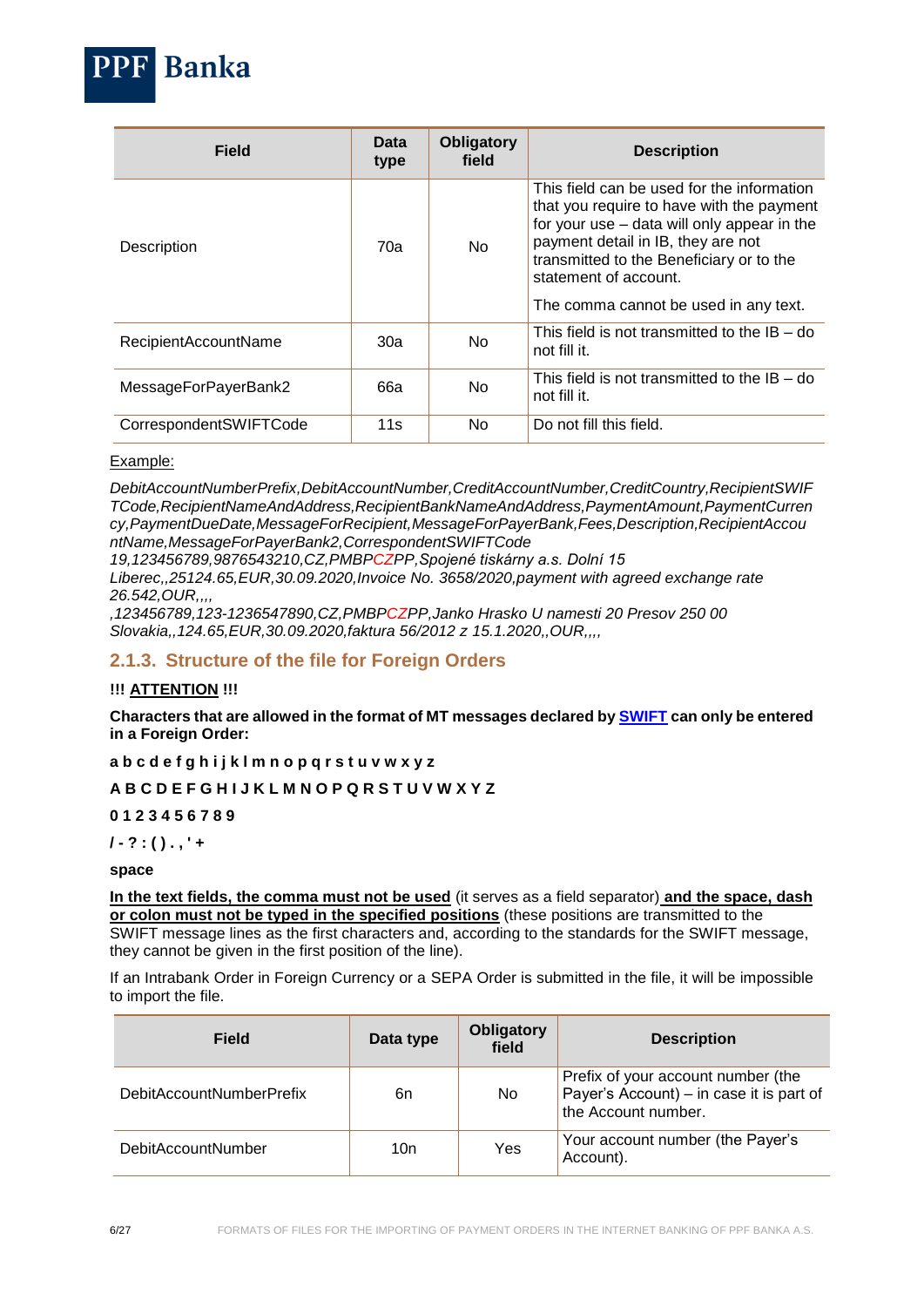PPF Banka

| <b>Field</b>                | Data type  | <b>Obligatory</b><br>field | <b>Description</b>                                                                                                                                                                                                                                                                                                                                                                                                                |
|-----------------------------|------------|----------------------------|-----------------------------------------------------------------------------------------------------------------------------------------------------------------------------------------------------------------------------------------------------------------------------------------------------------------------------------------------------------------------------------------------------------------------------------|
| CreditAccountNumber         | 34s        | Yes                        | Beneficiary's Account.                                                                                                                                                                                                                                                                                                                                                                                                            |
| CreditCountry               | 2a         | Yes                        | Country ISO code of the Beneficiary's<br>bank (not the Beneficiary's country<br>- the Beneficiary's country can<br>differ from the country of the<br>Beneficiary's bank). It must match<br>positions 5 and 6 of the BIC<br>(SWIFT) of the Beneficiary's bank<br>(example: BIC: PMBPCZPP, country<br>$code: CZ$ ).                                                                                                                 |
| <b>RecipientSWIFTCode</b>   | 11s        | Yes                        | BIC (SWIFT) code of Beneficiary's<br>bank.                                                                                                                                                                                                                                                                                                                                                                                        |
|                             |            |                            | Beneficiary's name and address -<br>free text.                                                                                                                                                                                                                                                                                                                                                                                    |
| RecipientNameandAddress     | 140a       | Yes                        | It is transferred to the SWIFT<br>message as 4 lines containing 35<br>characters, we recommend taking this<br>into consideration when filling in the<br>data. Space, dash or colon must<br>not be given in the 1 <sup>st</sup> , the 36 <sup>th</sup> , the<br>71 <sup>st</sup> and the 106 <sup>th</sup> positions and the<br>comma cannot be used in any text.                                                                  |
| RecipientBankNameandAddress | 140a       | No                         | This field is not transmitted to the<br>IB - do not fill it.                                                                                                                                                                                                                                                                                                                                                                      |
| PaymentAmount               | 13.2N      | Yes                        | Amount.                                                                                                                                                                                                                                                                                                                                                                                                                           |
| PaymentCurrency             | 3a         | Yes                        | Currency - ISO code.                                                                                                                                                                                                                                                                                                                                                                                                              |
| PaymentDueDate              | DD.MM.YYYY | No                         | Maturity Date.<br>The various items can have<br>different Maturity Dates.<br>If the Maturity Date is in the past or<br>is not entered, the "Nearest<br>Possible" option must be<br>automatically checked upon<br><b>importing in IB</b> (the first Maturity<br>Date in accordance with the GBC will<br>be automatically added) or the<br>option "Select" (the Maturity Date<br>must be added directly in IB) must be<br>selected. |
| MessageForRecipient         | 140a       | No                         | Message for the Beneficiary - free<br>text.<br>Here you can enter the purpose of the<br>payment for the Beneficiary's needs.<br>It is transferred to the SWIFT<br>message as 4 lines containing 35<br>characters, we recommend taking this<br>into consideration when filling in the<br>data.                                                                                                                                     |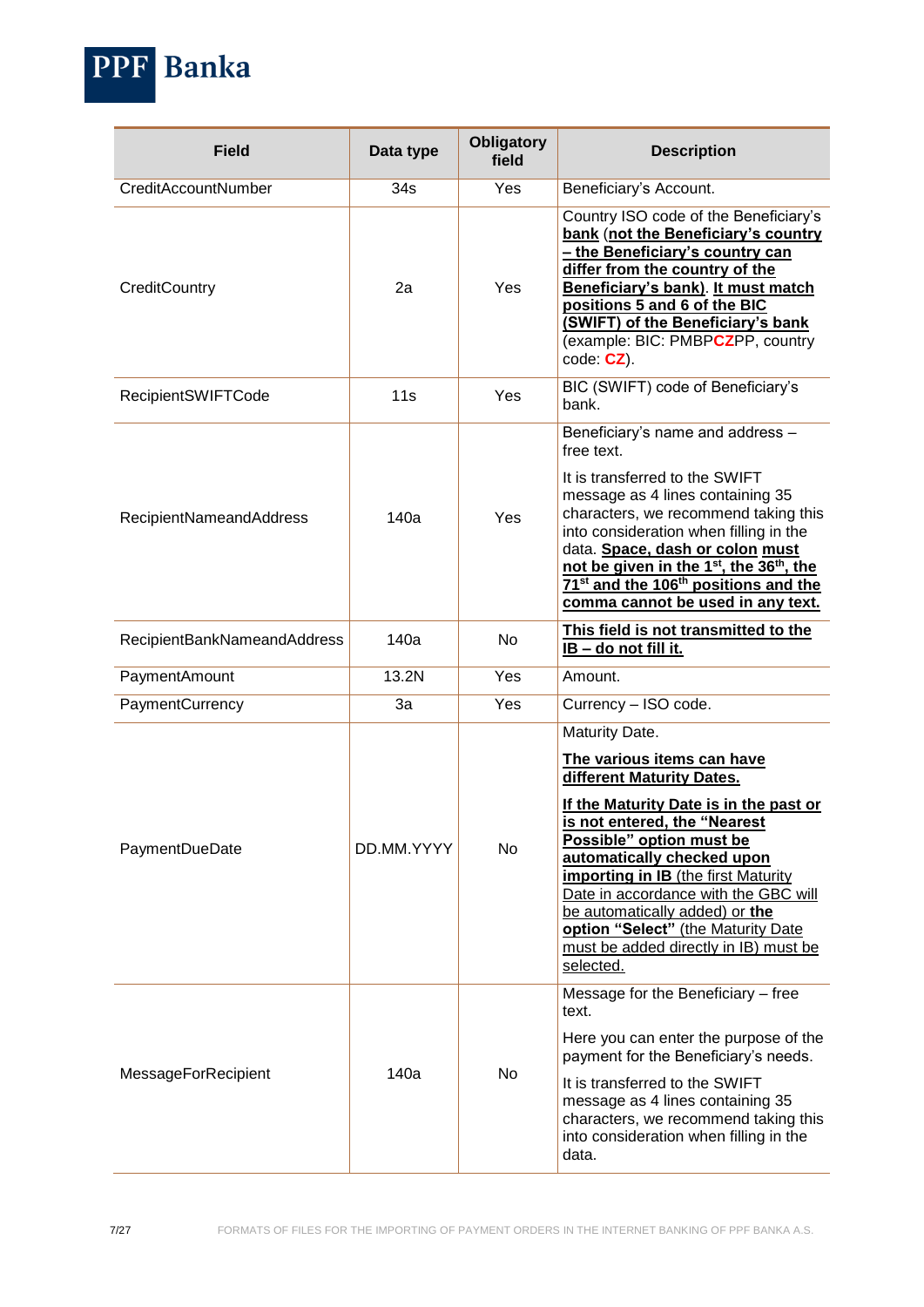| <b>PPF Banka</b> |
|------------------|
|                  |

| <b>Field</b>                       | Data type  | <b>Obligatory</b><br>field | <b>Description</b>                                                                                                                                                                                                                                                                                                                                                                                                                                                                                                                                                                                                                                                                                                                                                                                                                                                                                                                                                                                                                                                                                                                                                                                                                                                                                                                                                                                                                                                                                                                                                                                                                                           |
|------------------------------------|------------|----------------------------|--------------------------------------------------------------------------------------------------------------------------------------------------------------------------------------------------------------------------------------------------------------------------------------------------------------------------------------------------------------------------------------------------------------------------------------------------------------------------------------------------------------------------------------------------------------------------------------------------------------------------------------------------------------------------------------------------------------------------------------------------------------------------------------------------------------------------------------------------------------------------------------------------------------------------------------------------------------------------------------------------------------------------------------------------------------------------------------------------------------------------------------------------------------------------------------------------------------------------------------------------------------------------------------------------------------------------------------------------------------------------------------------------------------------------------------------------------------------------------------------------------------------------------------------------------------------------------------------------------------------------------------------------------------|
| MessageForRecipient<br>(continued) | 140a       | No                         | Space, dash or colon must not be<br>given in the 1 <sup>st</sup> , the 36 <sup>th</sup> , the 71 <sup>st</sup><br>and the 106 <sup>th</sup> positions and the<br>comma cannot be used in any text.                                                                                                                                                                                                                                                                                                                                                                                                                                                                                                                                                                                                                                                                                                                                                                                                                                                                                                                                                                                                                                                                                                                                                                                                                                                                                                                                                                                                                                                           |
| <b>MessageForPayerBank</b><br>Fees | 129a<br>3a | No<br>Yes                  | Information for the Bank - free text.<br>If this field is filled in, the Payment<br>Order is excluded from automatic<br>processing at the Bank and it will<br>wait for manual processing by a<br><b>Bank employee. The execution of</b><br>the Payment Order can therefore<br>be delayed.<br>Here you can enter individual<br>requests for processing of an<br>individual item of the Foreign Order at<br>the Bank:<br>individual conditions agreed with<br>1)<br>the Bank for the specific Payment<br>Order (e.g. individual exchange<br>rate, agreed value date, express<br>sending of the payment, etc.), or<br>additional information for the<br>2)<br>payment instruction, or<br>specific requests for transfers<br>3)<br>in RUB to Russia, in CNY to<br>China, TRY to Turkey and in<br>any currency to the United<br>Arab Emirates (UAE) - see the<br>Website, under the section<br><b>Important documents, Product</b><br>information, Payments.<br>It is transferred to the SWIFT<br>message as 4 lines $-$ the 1 <sup>st</sup> line<br>containing 30 characters, from the 2 <sup>nd</sup><br>to the 4 <sup>th</sup> lines containing 33<br>characters, we recommend taking this<br>into consideration when filling in the<br>data.<br>Space, dash or colon must not be<br>given on the 1 <sup>st</sup> , the 31 <sup>st</sup> , the 64 <sup>th</sup><br>and the 97 <sup>th</sup> positions and the<br>comma cannot be used in any text.<br>If the field size is insufficient, you can<br>also use the field<br>MessageForPayerBank2 (penultimate<br>file field) for entering the information<br>for the Bank.<br>Indication of fee type (OUR, SHA). |
|                                    |            |                            |                                                                                                                                                                                                                                                                                                                                                                                                                                                                                                                                                                                                                                                                                                                                                                                                                                                                                                                                                                                                                                                                                                                                                                                                                                                                                                                                                                                                                                                                                                                                                                                                                                                              |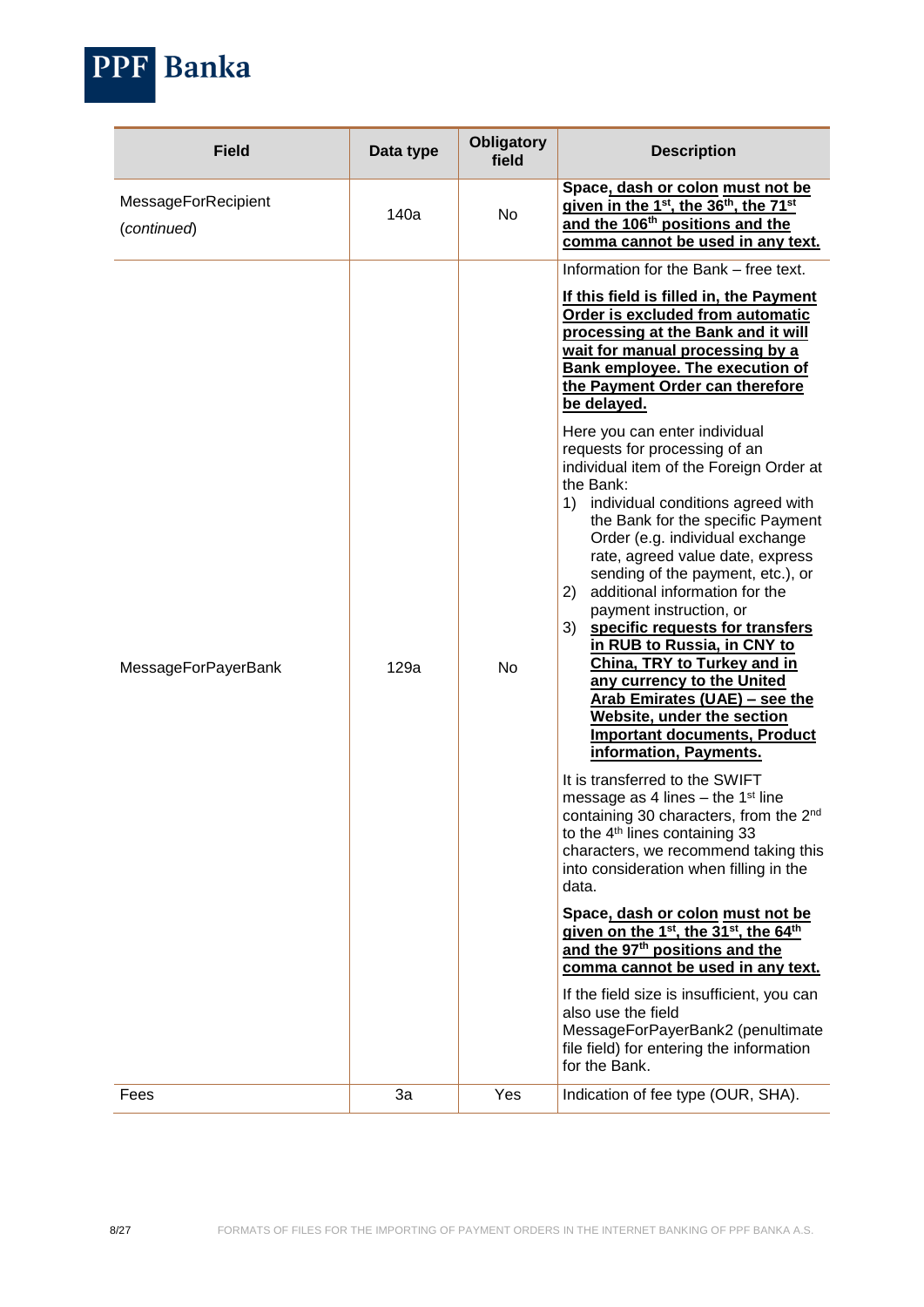

#### Example:

*DebitAccountNumberPrefix,DebitAccountNumber,CreditAccountNumber,CreditCountry,RecipientSWIF TCode,RecipientNameAndAddress,RecipientBankNameAndAddress,PaymentAmount,PaymentCurren cy,PaymentDueDate,MessageForRecipient,MessageForPayerBank,Fees,Description,RecipientAccou ntName,MessageForPayerBank2,CorrespondentSWIFTCode*

*19,123456789,DE87478615189963590000,DE,GENODEM1HWI,Firma GMBH Rathausplatz 15 Berlin D-12345 Germany,,25124.65,EUR,31.01.2012,Invoice No. 3658/2012,expresni platba s dohodnutym kurzem 26.542,SHA,,,,*

*,123456789,SK3302000000000000012351,SK,SUBASKBX,Janko Hrasko U namesti 20 Presov 250 00 Slovakia,,124.65,EUR,01.02.2012,faktura 56/2012 z 15.1.2012,,SHA,,,,*

## <span id="page-8-0"></span>**2.2. Gemini 4.1 format**

**Banka** 

Specification of the format Gemini 4.1:

- Text file, Format ANSI, CP 1250.
- Fixed length of positions of respective records.
- One line = one payment order.
- The lines are separated by the symbol CR/LF.
- Fields are normally right-aligned, except for:
	- the fields containing alphabetic characters which should be left-aligned Message for the Beneficiary, Information for the Bank, Beneficiary's account number in IBAN format in the case of Foreign Bulk Orders, etc.,
	- Beneficiary's account number for Intrabank Orders in Foreign Currency, left-aligned,
	- field BIC which could be left-aligned as well as right-aligned.

Explanations:

- digits: numbers only,
- lz: zeros added from the left side are obligatory,
- decpt: to separate decimal places a decimal point/comma must be used in the record,
- opt: optional information, can remain vacant, or not to be filled in if at the end of the line.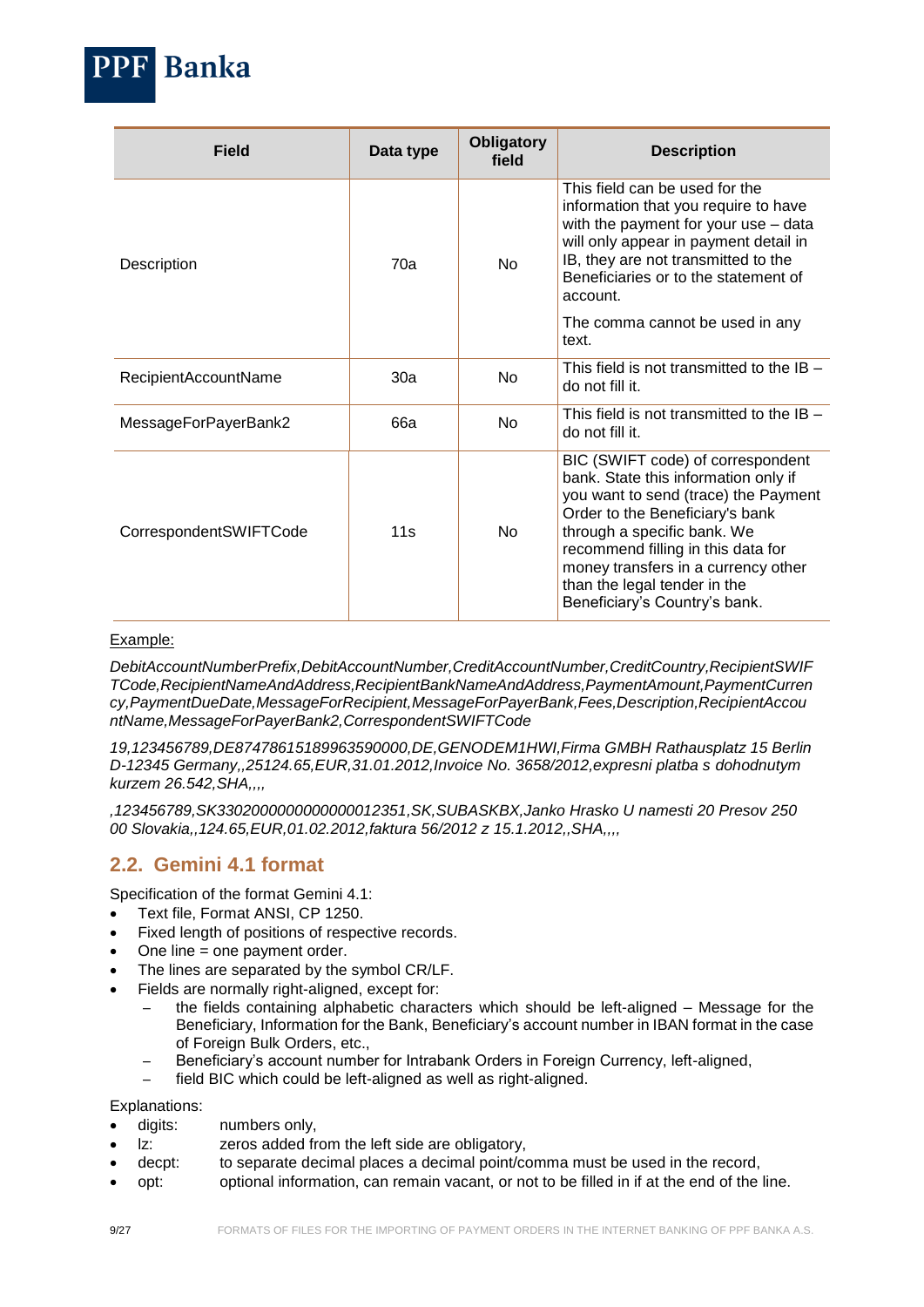

## <span id="page-9-0"></span>**2.2.1. Structure of the file for Domestic Orders**

#### **!!! ATTENTION !!!**

**Characters that are allowed in the [CERTIS](http://www.cnb.cz/cs/platebni_styk/certis/index.html) System Rules can only be entered in a Domestic Order:**

**a b c d e f g h i j k l m n o p q r s t u v w x y z á ä č ď é ě í ľ ň ó ô ö ř ŕ š ť ú ů ü ý ž**

**A B C D E F G H I J K L M N O P Q R S T U V W X Y Z Á Ä Č Ď É Ě Í Ľ Ň Ó Ô Ö Ř Ŕ Š Ť Ú Ů Ü Ý Ž**

#### **0 1 2 3 4 5 6 7 8 9**

## **/ - ? : ( ) . , ' + ! " # \$ % & \* ; < = > @ [ \ ] ^ ` { | } ~ § \_**

#### **space**

| <b>Position</b> | Length         | <b>Format</b>          | <b>Field Description</b>                                                                                                                                                                                                                                                                                                    |
|-----------------|----------------|------------------------|-----------------------------------------------------------------------------------------------------------------------------------------------------------------------------------------------------------------------------------------------------------------------------------------------------------------------------|
| 1               | 6              | digits, Iz,            | Serial number of the line.                                                                                                                                                                                                                                                                                                  |
| $\overline{7}$  | $\overline{2}$ | $\overline{11}$        | Message type - always indicate the value "11".                                                                                                                                                                                                                                                                              |
| 9               | 6              | YYMMDD, opt,<br>digits | Date of creating the file - if stated, must be identical for all items<br>in the file.                                                                                                                                                                                                                                      |
| 15              | 4              | digits, Iz             | Bank's code - always indicate the value "6000".                                                                                                                                                                                                                                                                             |
| 19              | $\overline{3}$ |                        | THESE POSITIONS ARE NOT USED, state 3 spaces here.                                                                                                                                                                                                                                                                          |
| 22              | 4              | digits, Iz             | Beneficiary's bank code.                                                                                                                                                                                                                                                                                                    |
| 26              | 3              |                        | THESE POSITIONS ARE NOT USED, state 3 spaces here.                                                                                                                                                                                                                                                                          |
| 29              | 15             | <b>Digits</b>          | Amount in CZK, decimal places are not separated by a comma<br>and must always be stated.                                                                                                                                                                                                                                    |
|                 |                |                        | Maturity Date.                                                                                                                                                                                                                                                                                                              |
|                 |                |                        | The various items can have different Maturity Dates.                                                                                                                                                                                                                                                                        |
| 4               | 6              | YYMMDD, opt,<br>digits | If the Maturity Date is in the past or not entered, the "Nearest<br>Possible" option must be automatically checked upon<br>importing in IB (the first Maturity Date in accordance with the<br>GBC will be automatically added) or the option "Select" (the<br>Maturity Date must be added directly in IB) must be selected. |
| 50              | 10             | digits, lz, opt        | Constant Symbol.                                                                                                                                                                                                                                                                                                            |
| 60              | 10             | digits, lz, opt        | Credit Variable Symbol.                                                                                                                                                                                                                                                                                                     |
| 70              | 10             | digits, lz, opt        | Credit Specific Symbol.                                                                                                                                                                                                                                                                                                     |
| 80              | 6              | digits, Iz             | Prefix of your account number (the Payer's Account) - state<br>zeroes here if your account does not contain prefix.                                                                                                                                                                                                         |
| 86              | 10             | digits, Iz             | Your account number (the Payer's Account).                                                                                                                                                                                                                                                                                  |
| 96              | 6              | digits, Iz             | Beneficiary's account number prefix.                                                                                                                                                                                                                                                                                        |
| 102             | 10             | digits, Iz             | Beneficiary's account number.                                                                                                                                                                                                                                                                                               |
| 112             | 140            | opt                    | Message for Beneficiary - free text.<br>Here you can enter a description for the Beneficiary - this<br>information will also appear in the Payer's account statement.                                                                                                                                                       |
| 252             | 20             | opt                    | Your account name (the Payer's Account).                                                                                                                                                                                                                                                                                    |
| 272             | 20             | opt                    | Beneficiary's account name.                                                                                                                                                                                                                                                                                                 |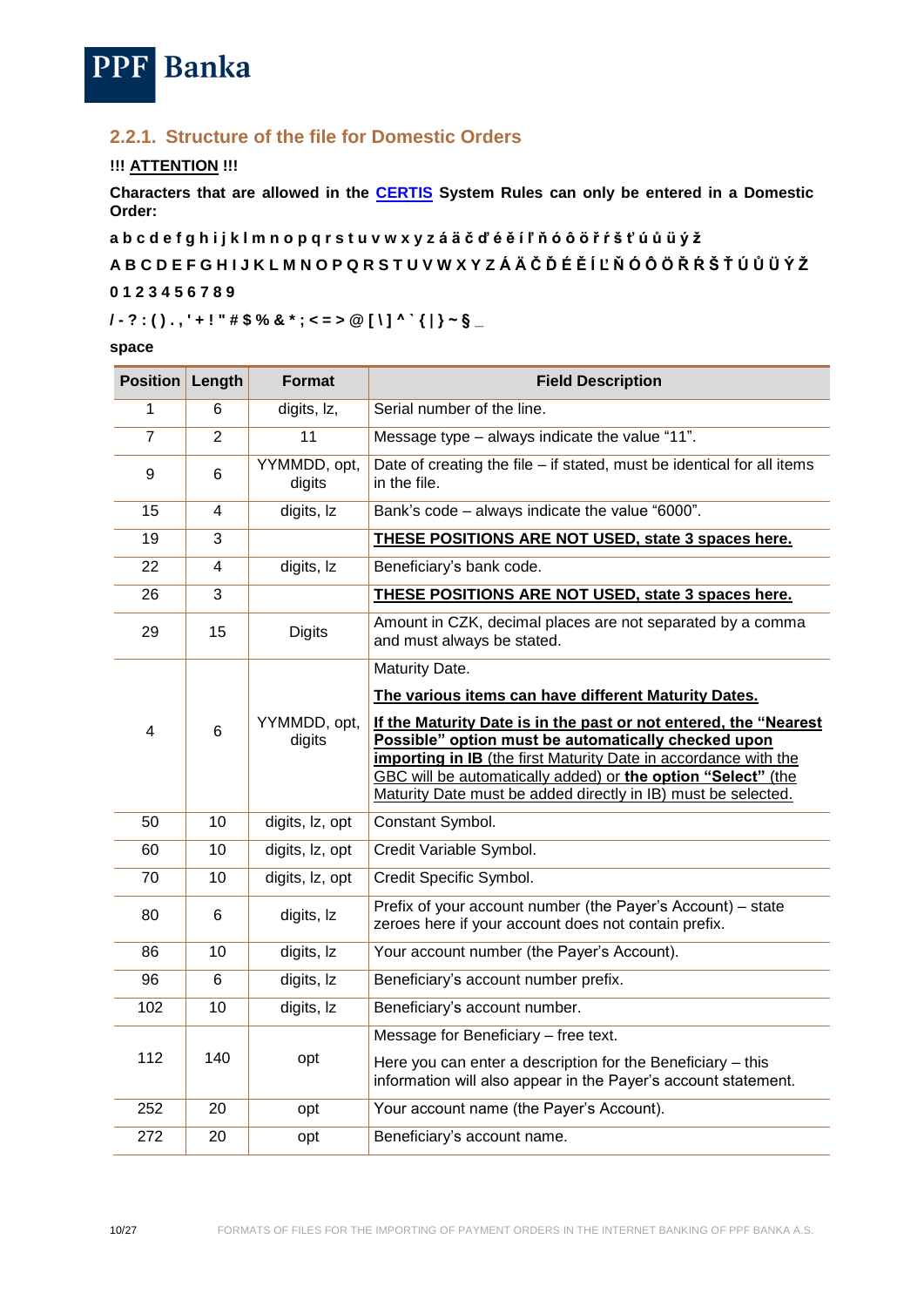| <b>Position</b> | Length | <b>Format</b>   | <b>Field Description</b>                                                                                                                                                                                                                   |
|-----------------|--------|-----------------|--------------------------------------------------------------------------------------------------------------------------------------------------------------------------------------------------------------------------------------------|
| 292             | 10     | digits, Iz, opt | Debit Variable Symbol – provide only if it differs from the "Credit"<br>Variable Symbol".                                                                                                                                                  |
| 302             | 10     | digits, Iz, opt | Debit Specific Symbol – provide only if it differs from the "Credit"<br>Specific Symbol".                                                                                                                                                  |
| 312             | 140    | opt             | Information for Payer – free text.<br>Here you can enter a description of the Domestic Order item for<br>your needs - it will appear in the payment detail in IB and in the<br>Payer's account statement; the Beneficiary will not see it. |

Example (spaces in the text are indicated by dots):

*000001111208026000···6000···000000000015918······000000030800007802830000050000······285 97312390000004086318984fa 261/05*

*000002111208026000···6000···000000000244930······000000030800007802830000060000······285 97312390000004086318984fa 262/05*

*000003111208026000···6000···000000000634600······000000000830800000991380000000······285 97312390000004086318984fa 171/05*

*000004111208026000···6000···000000000634600······000000000830800000991380000000······285 97312390000004086318984fa 172/05* 

#### <span id="page-10-0"></span>**2.2.2. Structure of the file for Domestic Direct Debit Orders**

#### **!!! ATTENTION !!!**

**PPF** Banka

**Characters that are allowed in the [CERTIS](http://www.cnb.cz/cs/platebni_styk/certis/index.html) System Rules can only be entered in a Domestic Direct Debit Order:**

**a b c d e f g h i j k l m n o p q r s t u v w x y z á ä č ď é ě í ľ ň ó ô ö ř ŕ š ť ú ů ü ý ž**

## **A B C D E F G H I J K L M N O P Q R S T U V W X Y Z Á Ä Č Ď É Ě Í Ľ Ň Ó Ô Ö Ř Ŕ Š Ť Ú Ů Ü Ý Ž**

#### **0 1 2 3 4 5 6 7 8 9**

## **/ - ? : ( ) . , ' + ! " # \$ % & \* ; < = > @ [ \ ] ^ ` { | } ~ § \_**

#### **space**

| <b>Position</b> | Length | <b>Format</b>          | <b>Field Description</b>                                                                 |
|-----------------|--------|------------------------|------------------------------------------------------------------------------------------|
|                 | 6      | digits, Iz, opt        | Serial number of the line.                                                               |
| 7               | 2      | 32, opt                | Message type – always indicate the value "32".                                           |
| 9               | 6      | YYMMDD, opt,<br>digits | Date of creating the file – if stated, must be identical for all<br>items in the file.   |
| 15              | 4      | digits, Iz             | Bank's code – always indicate the value "6000".                                          |
| 19              | 3      |                        | THESE POSITIONS ARE NOT USED, state 3 spaces here.                                       |
| 22              | 4      | digits, Iz             | Payer's bank code (debited account).                                                     |
| 26              | 3      |                        | THESE POSITIONS ARE NOT USED, state 3 spaces here.                                       |
| 29              | 15     | digits                 | Amount in CZK, decimal places are not separated by a comma<br>and must always be stated. |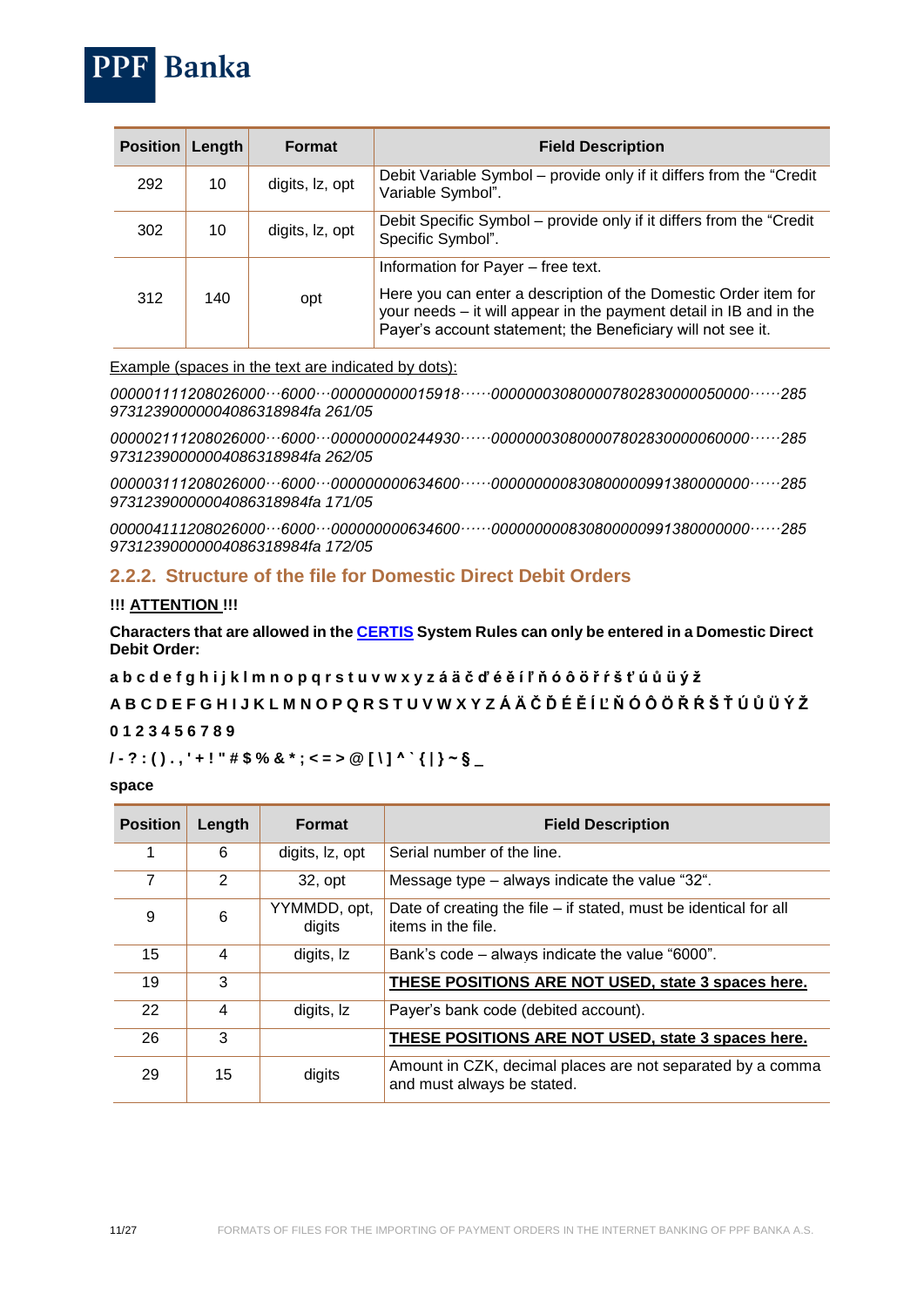

| <b>Position</b> | Length         | <b>Format</b>          | <b>Field Description</b>                                                                                                                                                                                                                                                                                                       |
|-----------------|----------------|------------------------|--------------------------------------------------------------------------------------------------------------------------------------------------------------------------------------------------------------------------------------------------------------------------------------------------------------------------------|
|                 |                | YYMMDD,<br>opt, digits | Maturity Date – date on which the payment must be debited from<br>the Payer's account.                                                                                                                                                                                                                                         |
|                 |                |                        | The various items can have different Maturity Dates.<br>However, the Maturity Date may not be in the past or may<br>not be more than 30 calendar days forward.                                                                                                                                                                 |
| 44              | 6              |                        | If the Maturity Date is in the past or not entered, the<br>"Nearest Possible" option must be automatically checked<br>upon importing in IB (the first Maturity Date in accordance with<br>the GBC will be automatically added) or the option "Select"<br>(the Maturity Date must be added directly in IB) must be<br>selected. |
| 50              | 10             | digits, Iz, opt        | Constant Symbol.                                                                                                                                                                                                                                                                                                               |
| 60              | 10             | digits, Iz, opt        | Debit Variable Symbol.                                                                                                                                                                                                                                                                                                         |
| 70              | 10             | digits, Iz, opt        | Debit Specific Symbol.                                                                                                                                                                                                                                                                                                         |
| 80              | 6              | digits, Iz             | Prefix of your account number (the Beneficiary's Account) -<br>state zeroes here if your account does not contain prefix.                                                                                                                                                                                                      |
| 86              | 10             | digits, Iz             | Your account number (the Beneficiary's Account).                                                                                                                                                                                                                                                                               |
| 96              | $6\phantom{1}$ | digits, Iz             | Payer's (debit) account number prefix.                                                                                                                                                                                                                                                                                         |
| 102             | 10             | digits, Iz             | Payer's (debit) account number.                                                                                                                                                                                                                                                                                                |
| 112             | 140            | opt                    | Message for Payer - free text.<br>Here you can enter a description for the Payer - this information<br>will not appear in the Beneficiary's account statement.                                                                                                                                                                 |
| 252             | 20             | opt                    | Your account name (the Beneficiary's Account).                                                                                                                                                                                                                                                                                 |
| 272             | 20             | opt                    | Payer's (debit) account name.                                                                                                                                                                                                                                                                                                  |
| 292             | 10             | digits, lz, opt        | Credit Variable Symbol - provide only if it differs from the "Debit<br>Variable Symbol".                                                                                                                                                                                                                                       |
| 302             | 10             | digits, lz, opt        | Credit Specific Symbol - provide only if it differs from the "Debit<br>Specific Symbol".                                                                                                                                                                                                                                       |
|                 |                |                        | Information for Beneficiary - free text.                                                                                                                                                                                                                                                                                       |
| 312             | 140            | opt                    | Here you can enter a description of the Domestic Bulk Direct<br>Debit Order item for your needs - it will appear in the payment<br>detail in IB; it will not appear in the Payer's nor the<br>Beneficiary's account statement.                                                                                                 |

Example (spaces in the text are indicated by dots):

*000001321410106000···6000···000000000015918······000000030800007802830000050000······285 97312390000004086318984fa 261/05*

*000002321410106000···6000···000000000244930······000000030800007802830000060000······285 97312390000004086318984fa 262/05*

*000003321410106000···6000···000000000634600······000000000830800000991380000000······285 97312390000004086318984fa 171/05*

*000004321410106000···6000···000000000634600······000000000830800000991380000000······285 97312390000004086318984fa 172/05*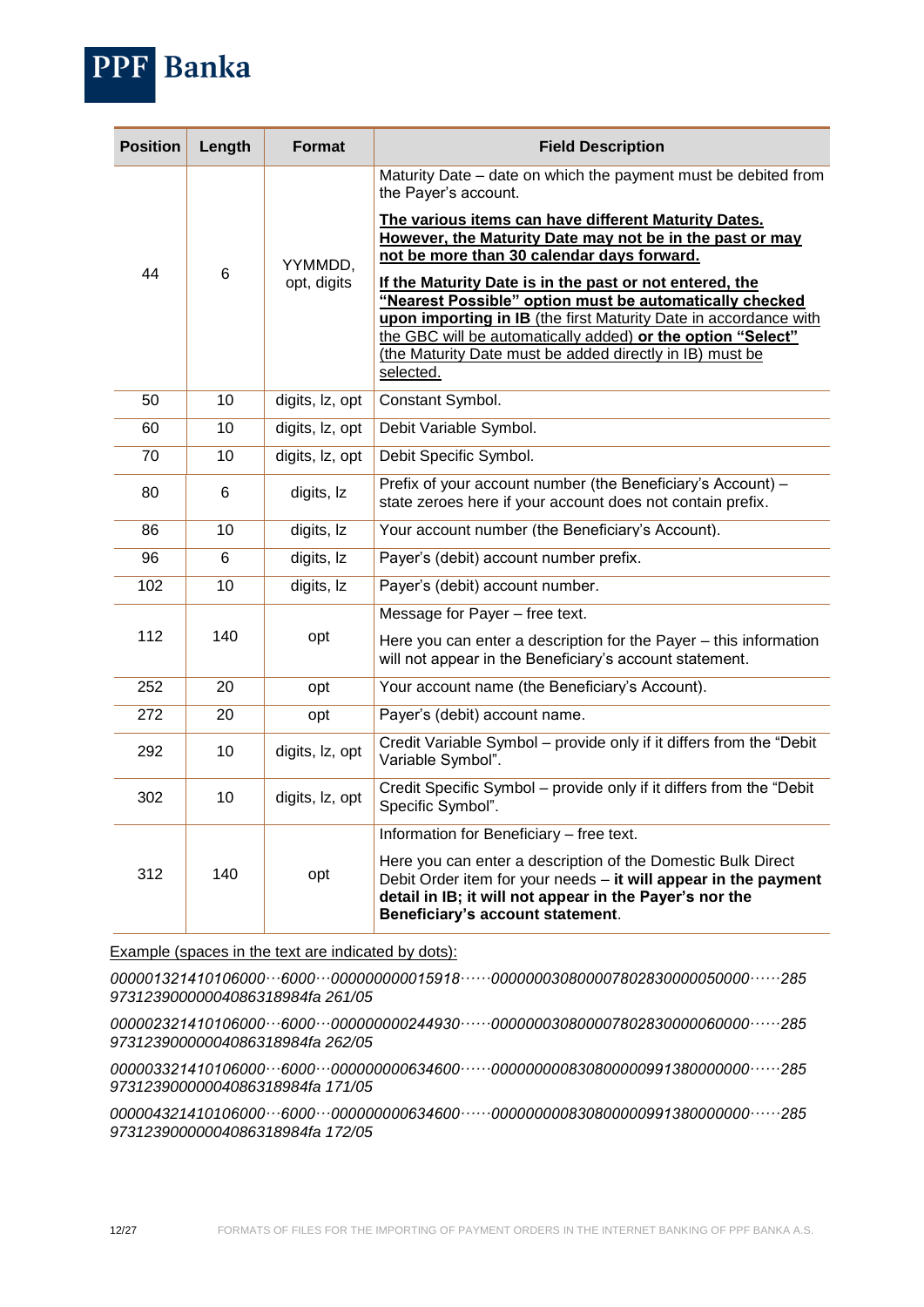

## <span id="page-12-0"></span>**2.2.3. Structure of the file for Intrabank Orders in Foreign Currency**

## **!!! ATTENTION !!!**

**The following characters can only be entered in an Intrabank Order in Foreign Currency:**

**a b c d e f g h i j k l m n o p q r s t u v w x y z A B C D E F G H I J K L M N O P Q R S T U V W X Y Z 0 1 2 3 4 5 6 7 8 9 / - ? : ( ) . , ' +**

#### **Space**

| <b>Field</b>   | Length         | Format                   | <b>Field description</b>                                                                                                                                                                                                                                                                                                                                                                                                                                                                                                                                                                                                                                                                           |
|----------------|----------------|--------------------------|----------------------------------------------------------------------------------------------------------------------------------------------------------------------------------------------------------------------------------------------------------------------------------------------------------------------------------------------------------------------------------------------------------------------------------------------------------------------------------------------------------------------------------------------------------------------------------------------------------------------------------------------------------------------------------------------------|
| 1              | 3              | INT, opt                 | Always state the value "INT" which identifies an international<br>payment.                                                                                                                                                                                                                                                                                                                                                                                                                                                                                                                                                                                                                         |
| $\overline{4}$ | $6\phantom{1}$ | digits, lz, opt          | Serial number of the line.                                                                                                                                                                                                                                                                                                                                                                                                                                                                                                                                                                                                                                                                         |
| 10             | 8              | YYYYMMDD,<br>opt, digits | Date of creating the file - if stated, must be identical for all items in<br>the file.                                                                                                                                                                                                                                                                                                                                                                                                                                                                                                                                                                                                             |
| 18             | 140            |                          | THESE POSITIONS ARE NOT USED, state 140 spaces.                                                                                                                                                                                                                                                                                                                                                                                                                                                                                                                                                                                                                                                    |
| 158            | 35             |                          | Beneficiary's account name.                                                                                                                                                                                                                                                                                                                                                                                                                                                                                                                                                                                                                                                                        |
| 193            | 105            |                          | <b>THESE POSITIONS ARE NOT USED, state 105 spaces.</b>                                                                                                                                                                                                                                                                                                                                                                                                                                                                                                                                                                                                                                             |
| 298            | 16             | digits, Iz,<br>decpt     | Amount – if it contains decimal places, they must be separated by<br>a decimal comma or point.                                                                                                                                                                                                                                                                                                                                                                                                                                                                                                                                                                                                     |
| 314            | 3              |                          | Currency - ISO code.                                                                                                                                                                                                                                                                                                                                                                                                                                                                                                                                                                                                                                                                               |
| 317            | 10             | digits, Iz               | Your account number (the Payer's Account).                                                                                                                                                                                                                                                                                                                                                                                                                                                                                                                                                                                                                                                         |
| 327            | 34             |                          | Beneficiary's account number.<br>It can be stated in the Czech national format or in the IBAN format<br>- it will always be converted to the NNNNNNN NNNNNNNNNNN<br>format.<br>Supported formats:<br>123 123 - will be imported as 000123 0000000123<br>123123 1234567890 - will be imported as 123123<br>$\bullet$<br>1234567890<br>CZ6000000000191234567890 - will be imported as 000019<br>٠<br>1234567890<br>123-123 - will be imported as 000123 0000000123<br>$\bullet$<br>123123-1234567890 - will be imported as 123123-<br>٠<br>1234567890<br>1231234567890 - will be imported as 000123 1234567890<br>$\bullet$<br>1234561234567890 - will be imported as 123456 1234567890<br>$\bullet$ |
| 361            | 3              | <b>OUR</b>               | Indication of fee type - always state OUR                                                                                                                                                                                                                                                                                                                                                                                                                                                                                                                                                                                                                                                          |
| 364            | 3              |                          | THESE POSITIONS ARE NOT USED, state 3 spaces.                                                                                                                                                                                                                                                                                                                                                                                                                                                                                                                                                                                                                                                      |
| 367            | $\overline{2}$ |                          | Country ISO code of the Beneficiary's bank: CZ.                                                                                                                                                                                                                                                                                                                                                                                                                                                                                                                                                                                                                                                    |
| 369            |                |                          | Message for the Beneficiary - free text.                                                                                                                                                                                                                                                                                                                                                                                                                                                                                                                                                                                                                                                           |
|                | 140            | opt                      | Here you can enter information for the Beneficiary's needs.                                                                                                                                                                                                                                                                                                                                                                                                                                                                                                                                                                                                                                        |
| 509            | 22             |                          | <b>THESE POSITIONS ARE NOT USED, state 22 spaces.</b>                                                                                                                                                                                                                                                                                                                                                                                                                                                                                                                                                                                                                                              |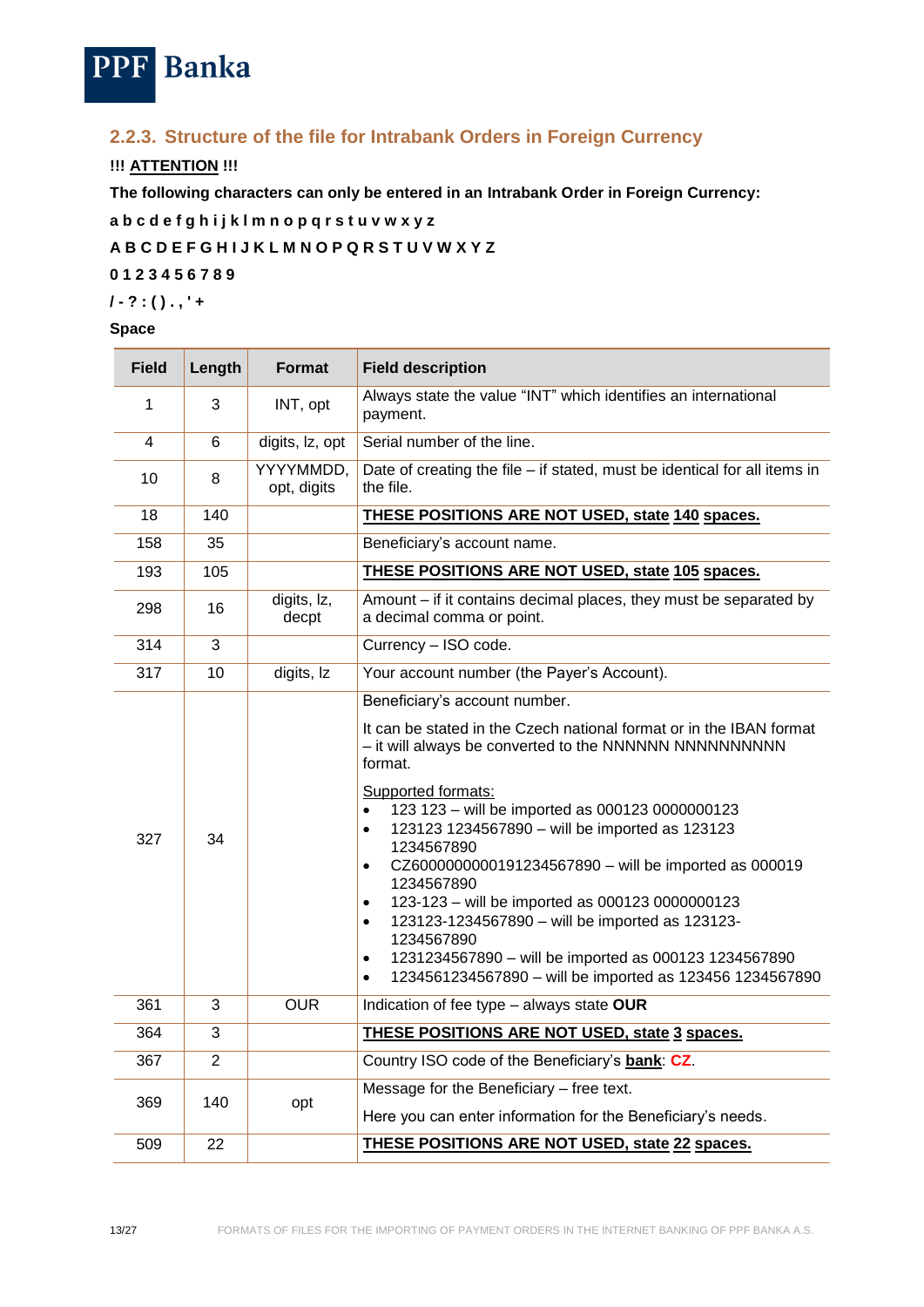

Example (spaces in the text are indicated by dots):

## <span id="page-13-0"></span>**2.2.4. Structure of the file for Foreign Orders**

#### **!!! ATTENTION !!!**

**Banka** 

**Characters that are allowed in the format of MT messages declared by [SWIFT](http://www.swift.com/) can only be entered in the Foreign Order:**

**a b c d e f g h i j k l m n o p q r s t u v w x y z**

**A B C D E F G H I J K L M N O P Q R S T U V W X Y Z**

**0 1 2 3 4 5 6 7 8 9**

**/ - ? : ( ) . , ' +**

#### **space**

**Each part of text field is always transmitted to the SWIFT message as a separate line,** so it is necessary to fill in the data sequentially part by part (i.e. you cannot enter data into the first part and then to the third part). **At the same time, space, dash or colon must not be given in the specified positions** (these positions are transmitted to the SWIFT message lines as the first characters and, according to the standards for the SWIFT message, they cannot be given in the first position of the line).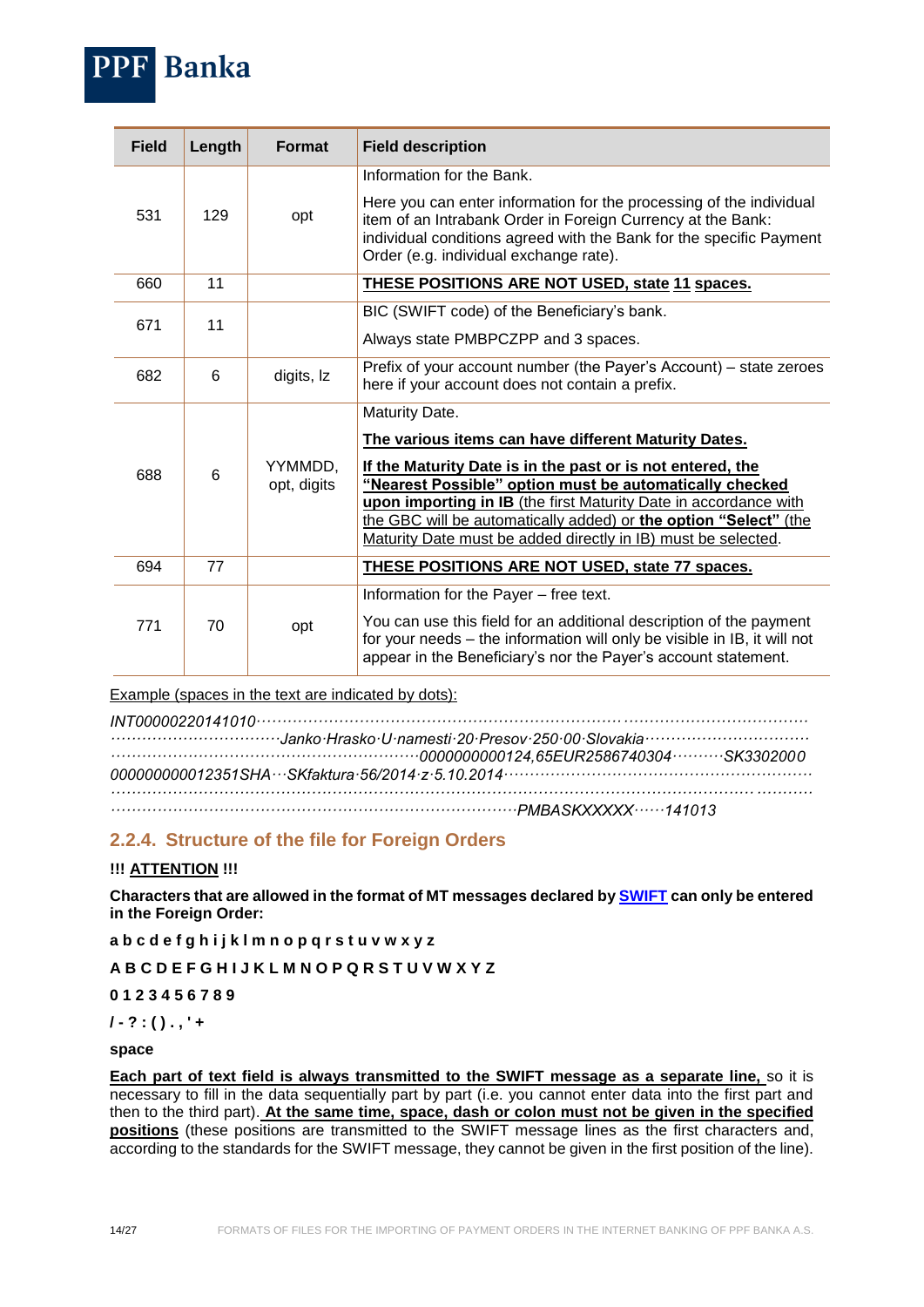

If an Intrabank Order in Foreign Currency or a SEPA Order is submitted in the file, it will be impossible to import the file.

| <b>Position</b> | Length         | <b>Format</b>            | <b>Field Description</b>                                                                                                                                                                                                                                                                       |                                                             |
|-----------------|----------------|--------------------------|------------------------------------------------------------------------------------------------------------------------------------------------------------------------------------------------------------------------------------------------------------------------------------------------|-------------------------------------------------------------|
| 1               | 3              | <b>INT</b>               | Message type - always state the value "INT" indicating foreign<br>payment.                                                                                                                                                                                                                     |                                                             |
| 4               | 6              | digits, Iz               | The line serial number.                                                                                                                                                                                                                                                                        |                                                             |
| 10              | 8              | YYYYMMDD,<br>opt, digits | Date of creating the file - if stated, must be identical for all items<br>in the file.                                                                                                                                                                                                         |                                                             |
| 18              | 140            |                          | <b>THESE POSITIONS ARE NOT USED, state 140 spaces here.</b>                                                                                                                                                                                                                                    |                                                             |
| 158             | 35             |                          | Beneficiary's name and address, the $1st$ part – free text.                                                                                                                                                                                                                                    |                                                             |
|                 |                |                          | Space, dash or colon must not be given in the position 158.                                                                                                                                                                                                                                    |                                                             |
| 193             | 35             |                          | Beneficiary's name and address, the $2^{nd}$ part – free text.                                                                                                                                                                                                                                 |                                                             |
|                 |                | opt                      | Space, dash or colon must not be given in the position 193.                                                                                                                                                                                                                                    |                                                             |
| 228             | 35             |                          | Beneficiary's name and address, the $3^{rd}$ part – free text.                                                                                                                                                                                                                                 |                                                             |
|                 |                | opt                      | Space, dash or colon must not be given in the position 228.                                                                                                                                                                                                                                    |                                                             |
|                 |                |                          | Beneficiary's name and address, the $4th$ part – free text.                                                                                                                                                                                                                                    |                                                             |
| 263             | 35             | opt                      | Space, dash or colon must not be given on the position 263.                                                                                                                                                                                                                                    |                                                             |
| 298             | 16             | digits, Iz, decpt        | Amount – if it contains decimal places, they must be separated<br>by a decimal comma or point.                                                                                                                                                                                                 |                                                             |
| 314             | 3              |                          | Currency - ISO code.                                                                                                                                                                                                                                                                           |                                                             |
| 317             | 10             | digits, Iz               | Your account number (the Payer's Account).                                                                                                                                                                                                                                                     |                                                             |
| 327             | 34             |                          | Beneficiary's account number.                                                                                                                                                                                                                                                                  |                                                             |
|                 |                |                          | Indication of fee type (OUR, SHA).                                                                                                                                                                                                                                                             |                                                             |
| 361             | 3              | OUR, SHA                 | In the case of other Payment Transactions SHA or OUR fees can<br>be stated.                                                                                                                                                                                                                    |                                                             |
| 364             | 3              |                          | THESE POSITIONS ARE NOT USED, state 3 spaces here.                                                                                                                                                                                                                                             |                                                             |
| 367             | $\overline{2}$ |                          | Country ISO code of Beneficiary's bank (not the Beneficiary's<br>country - the Beneficiary's country can differ from the<br>country of the Beneficiary's bank). It must match positions 5<br>and 6 of the BIC (SWIFT) of the Beneficiary's bank (example:<br>BIC: PMBPCZPP, country code: CZ). |                                                             |
|                 |                |                          | Message for the Beneficiary, the $1st$ part – free text.                                                                                                                                                                                                                                       |                                                             |
| 369             | 35             | opt                      | Here you can enter the purpose of the payment for the<br>Beneficiary's needs.                                                                                                                                                                                                                  |                                                             |
|                 |                |                          | Space, dash or colon must not be given in the position 369.                                                                                                                                                                                                                                    |                                                             |
| 404             | 35             |                          | Message for the Beneficiary, the $2^{nd}$ part – free text.                                                                                                                                                                                                                                    |                                                             |
|                 |                | opt                      | Space, dash or colon must not be given in the position 404.                                                                                                                                                                                                                                    |                                                             |
|                 | 35             |                          | Message for the Beneficiary, the $3rd$ part – free text.                                                                                                                                                                                                                                       |                                                             |
| 439             |                | opt                      | Space, dash or colon must not be given in the position 439.                                                                                                                                                                                                                                    |                                                             |
|                 |                |                          | Message for the Beneficiary, the $4th$ part – free text.                                                                                                                                                                                                                                       |                                                             |
| 474             |                |                          | 35<br>opt                                                                                                                                                                                                                                                                                      | Space, dash or colon must not be given in the position 704. |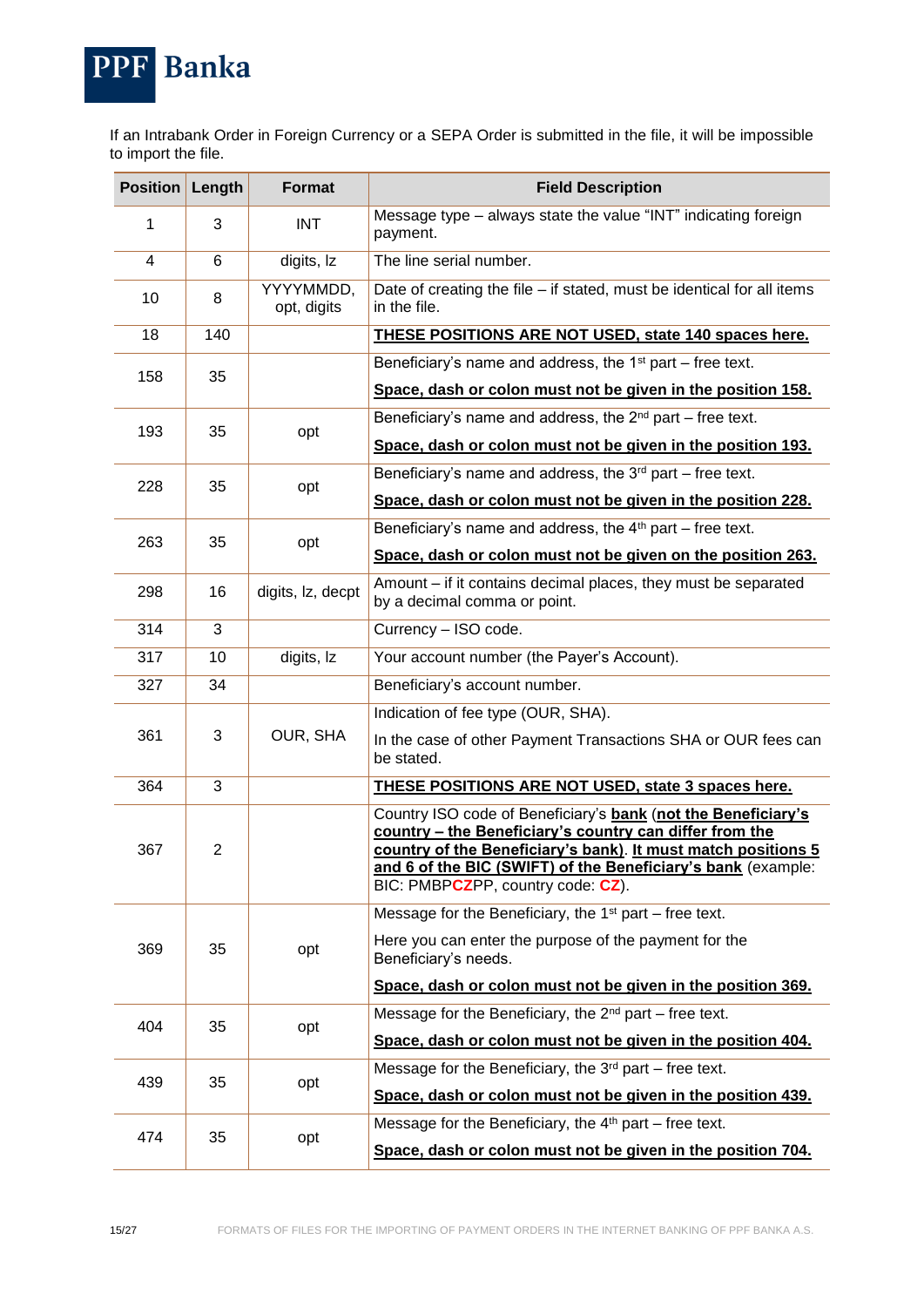

| <b>Position</b> | Length | <b>Format</b>          | <b>Field Description</b>                                                                                                                                                                                                                                                                                                                                                                                                                                                                                                                                                                                  |
|-----------------|--------|------------------------|-----------------------------------------------------------------------------------------------------------------------------------------------------------------------------------------------------------------------------------------------------------------------------------------------------------------------------------------------------------------------------------------------------------------------------------------------------------------------------------------------------------------------------------------------------------------------------------------------------------|
| 509             | 22     |                        | THESE POSITIONS ARE NOT USED, state 22 spaces here.                                                                                                                                                                                                                                                                                                                                                                                                                                                                                                                                                       |
|                 |        |                        | Information for the Bank, the $1st$ part – free text.                                                                                                                                                                                                                                                                                                                                                                                                                                                                                                                                                     |
|                 |        |                        | If this field is filled in, the Payment Order is excluded from<br>automatic processing at the Bank and it will wait for manual<br>processing by a Bank employee. The execution of the<br>Payment Order can therefore be delayed.                                                                                                                                                                                                                                                                                                                                                                          |
| 531             | 30     | opt                    | Here you can enter individual requests for the processing of the<br>individual item of a Foreign Order at the Bank:<br>1) individual conditions agreed with the Bank for the specific<br>Payment Order (e.g. individual exchange rate, agreed value<br>date, express sending of the payment, etc.), or<br>additional information for the payment instruction, or<br>2)<br>specific requests for transfers in RUB to Russia, in CNY<br>3)<br>to China and in any currency to the United Arab Emirates<br>(UAE) - see the Website, under the section Important<br>documents, Product information, Payments. |
|                 |        |                        | Space, dash or colon must not be given in the position 531.                                                                                                                                                                                                                                                                                                                                                                                                                                                                                                                                               |
| 561             | 33     | opt                    | Information for the Bank, the $2^{nd}$ part – free text.                                                                                                                                                                                                                                                                                                                                                                                                                                                                                                                                                  |
|                 |        |                        | Space, dash or colon must not be given in the position 561.                                                                                                                                                                                                                                                                                                                                                                                                                                                                                                                                               |
| 594             | 33     | opt                    | Information for the Bank, the 3 <sup>rd</sup> part – free text.                                                                                                                                                                                                                                                                                                                                                                                                                                                                                                                                           |
|                 |        |                        | Space, dash or colon must not be given in the position 594.                                                                                                                                                                                                                                                                                                                                                                                                                                                                                                                                               |
| 627             | 33     | opt                    | Information for the Bank, the 4 <sup>th</sup> part – free text.                                                                                                                                                                                                                                                                                                                                                                                                                                                                                                                                           |
|                 |        |                        | Space, dash or colon must not be given in the position 627.                                                                                                                                                                                                                                                                                                                                                                                                                                                                                                                                               |
| 660             | 11     |                        | ThEsE POSITIONS ARE not used, state 11 spaces here.                                                                                                                                                                                                                                                                                                                                                                                                                                                                                                                                                       |
| 671             | 11     |                        | BIC (SWIFT code) of Beneficiary's bank.                                                                                                                                                                                                                                                                                                                                                                                                                                                                                                                                                                   |
| 682             | 6      | digits, lz, opt        | Prefix of your account number (the Payer's Account) - state<br>zeroes here if your account does not contain a prefix.                                                                                                                                                                                                                                                                                                                                                                                                                                                                                     |
|                 |        |                        | Maturity Date.                                                                                                                                                                                                                                                                                                                                                                                                                                                                                                                                                                                            |
|                 |        |                        | The various items can have different Maturity Dates.                                                                                                                                                                                                                                                                                                                                                                                                                                                                                                                                                      |
| 688             | 6      | YYMMDD, opt,<br>digits | If Maturity Dates are in the past or not entered, the "Nearest"<br>Possible" option must be automatically checked upon<br>importing in IB (the first Maturity Date in accordance with the<br>GBC will be automatically added) or the option "Select" (the<br>Maturity Date must be added directly in IB) must be selected.                                                                                                                                                                                                                                                                                |
|                 |        |                        | Information for the Bank, the $5th$ part – free text.                                                                                                                                                                                                                                                                                                                                                                                                                                                                                                                                                     |
| 694             | 11     | opt                    | Space, dash or colon must not be given in the position 694.                                                                                                                                                                                                                                                                                                                                                                                                                                                                                                                                               |
| 705             | 55     | opt                    | THESE POSITIONS ARE NOT USED, state 55 spaces here.                                                                                                                                                                                                                                                                                                                                                                                                                                                                                                                                                       |
| 760             | 11     | opt                    | BIC (SWIFT code) of correspondent bank. State this information<br>only if you want to send (trace) the Payment Order to the<br>Beneficiary's bank through a specific bank. We recommend filling<br>in this data money transfers in a currency other than the legal<br>tender in the country of the Beneficiary's bank.                                                                                                                                                                                                                                                                                    |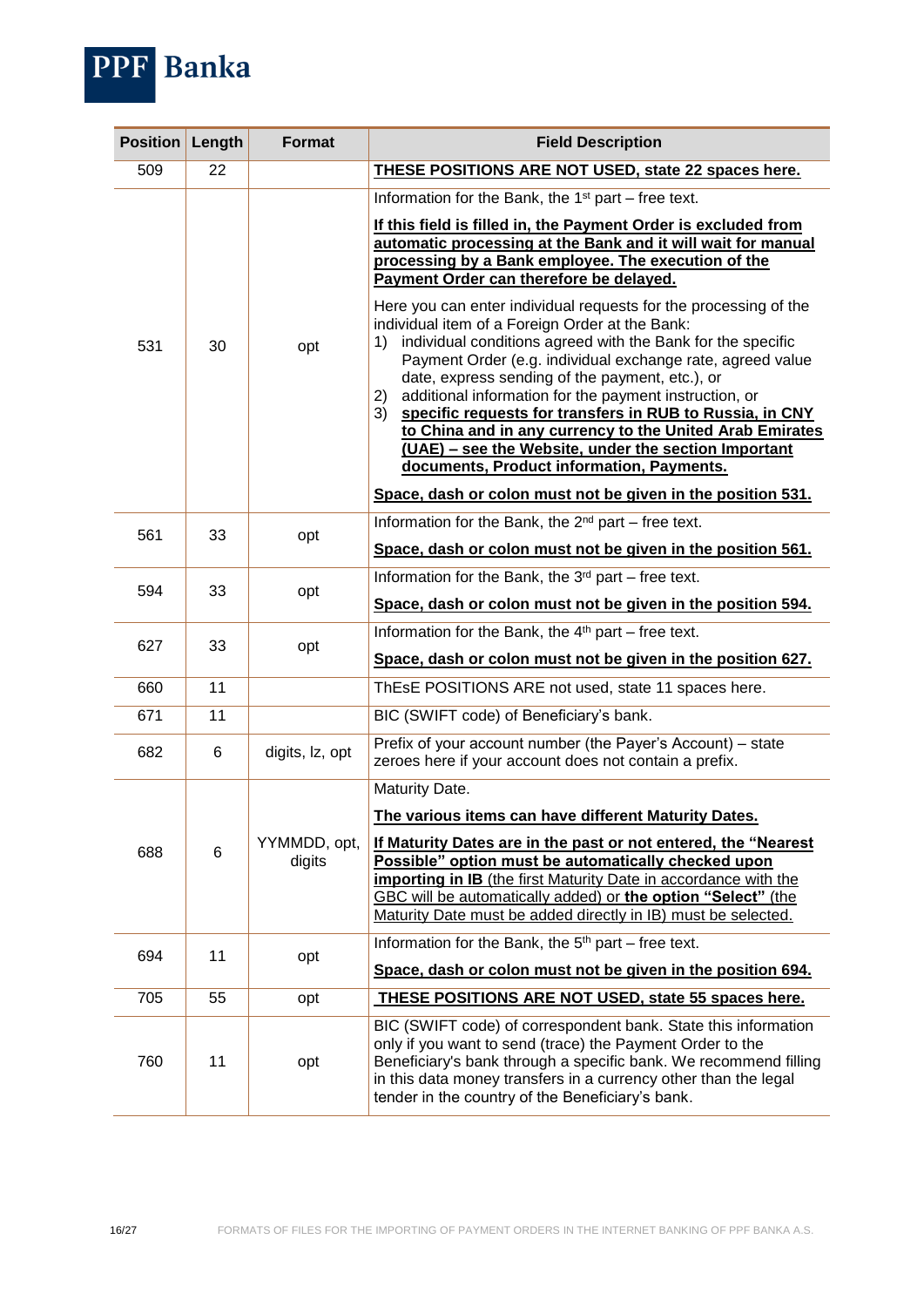

| <b>Position Length</b> |    | <b>Format</b> | <b>Field Description</b>                                                                                                                                                                                                                                                   |
|------------------------|----|---------------|----------------------------------------------------------------------------------------------------------------------------------------------------------------------------------------------------------------------------------------------------------------------------|
| 771                    | 70 | opt           | Information for the Payer.<br>This field can be used for the information that you require to have<br>with the payment for your use - data will only appear in<br>payment detail in IB, they are not transmitted to the<br>Beneficiaries' or Payers' statements of account. |

Example (spaces in the text are indicated by dots):

| expresni platba s dohodnutym kurzem 26.54 |
|-------------------------------------------|
|                                           |
|                                           |
|                                           |
|                                           |
|                                           |
|                                           |
|                                           |

## <span id="page-16-0"></span>**2.3. ABO format** *–* **structure of the file for Domestic Orders and Domestic Direct Debit Orders**

The data file must contain the following types of records:

- a) UHL1 record,
- b) accounting file header,
- c) group header,
- d) accounting item in CZK,
- e) group trailer,
- f) accounting file trailer.

Each individual record of the data file (i.e. each line) must end with an end-of-record character CR + LF.

#### **!!! ATTENTION !!!**

**Characters that are allowed in the CETIS System can only be entered in a Domestic Order and a Domestic Direct Debit Order:**

**a b c d e f g h i j k l m n o p q r s t u v w x y z á ä č ď é ě í ľ ň ó ô ö ř ŕ š ť ú ů ü ý ž**

**A B C D E F G H I J K L M N O P Q R S T U V W X Y Z Á Ä Č Ď É Ě Í Ľ Ň Ó Ô Ö Ř Ŕ Š Ť Ú Ů Ü Ý Ž**

#### **0 1 2 3 4 5 6 7 8 9**

**/ - ? : ( ) . , ' + ! " # \$ % & \* ; < = > @ [ \ ] ^ ` { | } ~ § \_**

**space**

**All fields are mandatory unless the description of a specific field states otherwise.** 

**The Domestic Order and the Domestic Direct Debit Order must always be imported in a separate file.**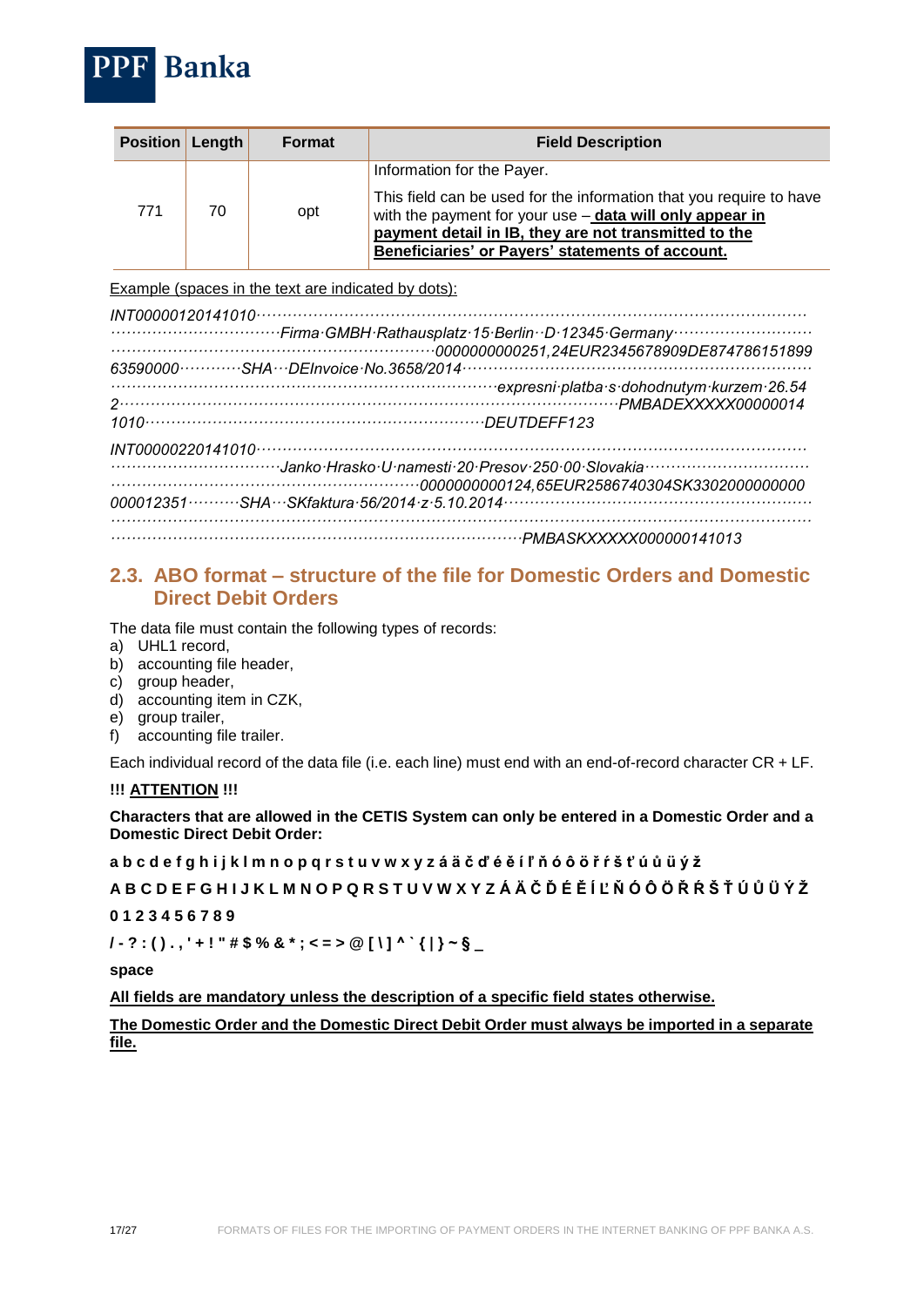

## <span id="page-17-0"></span>**2.3.1. Description of the UHL1 record**

| No.              |     | Length | <b>Format</b>                          |                                                                                                                                                                           |
|------------------|-----|--------|----------------------------------------|---------------------------------------------------------------------------------------------------------------------------------------------------------------------------|
|                  | min | max    |                                        | <b>Field Description</b>                                                                                                                                                  |
| 1.               | 4   | 4      | UHL <sub>1</sub>                       | Message type – always state the value "UHL1".                                                                                                                             |
| 2.               | 6   | 6      | <b>DDMMYY</b>                          | Date of creating the accounting file $-$ it is completely unrelated<br>to the due date of the individual items contained in the data file,<br>it identifies its creation. |
| 3.               | 20  | 20     | <b>NNNNNNNNNN</b><br><b>NNNNNNNNNN</b> | Client short name – alphanumeric characters which can be<br>supplemented with trailing spaces.                                                                            |
| $\overline{4}$ . | 10  | 10     | 1234567890                             | THIS FIELD IS NOT USED, state the value "1234567890"<br>here.                                                                                                             |
| 5.               | 3   | 3      | 001                                    | THIS FIELD IS NOT USED, state the value "001" here.                                                                                                                       |
| 6.               | 3   | 3      | 999                                    | THIS FIELD IS NOT USED, state the value "999" here.                                                                                                                       |
| 7 <sub>1</sub>   | 6   | 6      | 111111                                 | THIS FIELD IS NOT USED, state the value "111111" here.                                                                                                                    |
| 8.               | 6   | 6      | 222222                                 | THIS FIELD IS NOT USED, state the value "222222" here.                                                                                                                    |

## <span id="page-17-1"></span>**2.3.2. Description of the header and trailer of the accounting file**

The input data of the data file is grouped in accounting files, depending on their type, which are separated by a header and a trailer of the accounting file. The type of input data grouped in accounting files determines the type of data which can be a Domestic Order or a Domestic Direct Debit Order.

#### <span id="page-17-2"></span>**2.3.2.1. Accounting file header**

| No. | Length |     |               |                                                                                                                                                                               |
|-----|--------|-----|---------------|-------------------------------------------------------------------------------------------------------------------------------------------------------------------------------|
|     | min    | max | <b>Format</b> | <b>Field Description</b>                                                                                                                                                      |
| 1.  | 1      | 1   | 1             | Message type - always state the value "1".                                                                                                                                    |
| 2.  | 1      | 1   | space         | Field separator – always insert a space.                                                                                                                                      |
| 3.  | 4      | 4   | <b>NNNN</b>   | Data type - specify:<br>"1501" for an accounting file containing a Domestic Order,<br>"1502" for an accounting file containing a Domestic Direct<br>$\bullet$<br>Debit Order. |
| 4.  |        | 1   | space         | Field separator – always insert a space.                                                                                                                                      |
| 5.  | 6      | 6   | 111111        | THIS FIELD IS NOT USED, state the value "111111".                                                                                                                             |
| 6.  | 1      | 1   | space         | Field separator – always insert a space.                                                                                                                                      |
| 7.  | 4      | 4   | 6000          | PPF banka a.s.'s code                                                                                                                                                         |

#### <span id="page-17-3"></span>**2.3.2.2. Accounting file trailer**

| No. | Length |     |               |                                               |
|-----|--------|-----|---------------|-----------------------------------------------|
|     | min    | max | <b>Format</b> | <b>Field Description</b>                      |
| 1.  |        |     | 5             | Message type - always indicate the value "5". |
| 2.  |        |     | space         | Field separator - always insert a space.      |
| 3.  |        |     | $\ddot{}$     | Always insert the "+" character.              |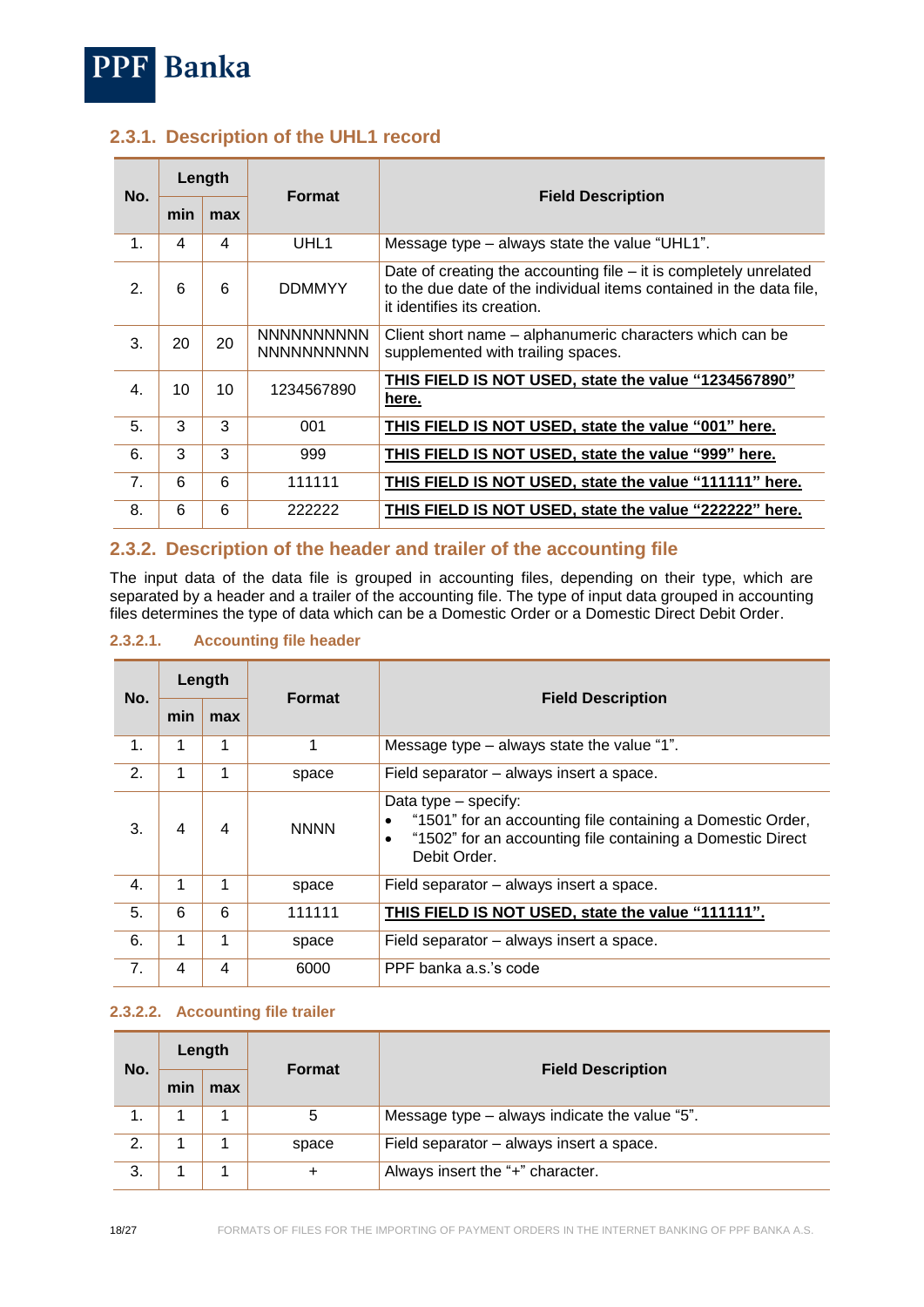# **PPF** Banka

## <span id="page-18-0"></span>**2.3.3. Description of the header and trailer of a group of items**

The accounting files are subdivided into smaller subsets – groups. Each group in the accounting file is delimited by a group header and a group trailer. **A single accounting file can contain groups with different Maturity Dates but the Maturity Dates must comply with the requirements set out in the GBC.**

| No.            | Length |     | <b>Format</b>                    |                                                                                                                                                                                                                                                                                                                                                                                                                                                                                                                                                                |
|----------------|--------|-----|----------------------------------|----------------------------------------------------------------------------------------------------------------------------------------------------------------------------------------------------------------------------------------------------------------------------------------------------------------------------------------------------------------------------------------------------------------------------------------------------------------------------------------------------------------------------------------------------------------|
|                | min    | max |                                  | <b>Field description</b>                                                                                                                                                                                                                                                                                                                                                                                                                                                                                                                                       |
| $\mathbf{1}$ . | 1      | 1   | 2                                | Message type $-$ always state the value "2".                                                                                                                                                                                                                                                                                                                                                                                                                                                                                                                   |
| 2.             | 1      | 1   | space                            | Field separator – always insert a space.                                                                                                                                                                                                                                                                                                                                                                                                                                                                                                                       |
| 3.             | 2      | 17  | NNNNNN-<br><b>NNNNNNNNNN</b>     | Your account number:<br>state the Payer's account for a Domestic Order or the<br>$\bullet$<br>Beneficiary's account for a Domestic Direct Debit Order;<br>if shorter than 16 characters (6-digit prefix and 10-digit<br>$\bullet$<br>account number), you can but do not have to add zeros on<br>the left side before and after the prefix separator (e.g.<br>000000-0123456789), two digits must be stated on the right<br>side at least.                                                                                                                     |
| 4.             | 1      | 1   | space                            | Field separator - always insert a space.                                                                                                                                                                                                                                                                                                                                                                                                                                                                                                                       |
| 5.             | 1      | 14  | <b>NNNNNNNNNN</b><br><b>NNNN</b> | Total amount of items in the group stated in CZK; it must equal<br>the sum of the amounts of the individual amounts of the items in<br>the group. Decimal places are not to be separated by a<br>comma and must always be stated.                                                                                                                                                                                                                                                                                                                              |
| 6.             | 1      | 1   | space                            | Field separator - always insert a space.                                                                                                                                                                                                                                                                                                                                                                                                                                                                                                                       |
| 7 <sub>1</sub> | 6      | 6   | <b>DDMMYY</b>                    | Maturity Date - there must be a single Maturity Date for all<br>the items in the group which may not be in the past. The<br>Maturity Date of Domestic Direct Debit Orders may be 30<br>calendar days forward at the maximum.<br>If the Maturity Date is in the past or is not entered, the<br>"Nearest Possible" option must be automatically checked<br>upon importing in IB (the first Maturity Date in accordance with<br>the GBC will be automatically added) or the option "Select" (the<br>Maturity Date must be added directly in IB) must be selected. |

#### <span id="page-18-1"></span>**2.3.3.1. Header of a group of items**

#### <span id="page-18-2"></span>**2.3.3.2. End of a group of items**

<span id="page-18-3"></span>

| No. | Length |     | <b>Format</b> |                                               |
|-----|--------|-----|---------------|-----------------------------------------------|
|     | min    | max |               | <b>Field description</b>                      |
|     |        |     | 3             | Message type - always indicate the value "3". |
| 2.  |        |     | space         | Field separator - always insert a space.      |
| 3.  |        |     | +             | Always insert the "+" character.              |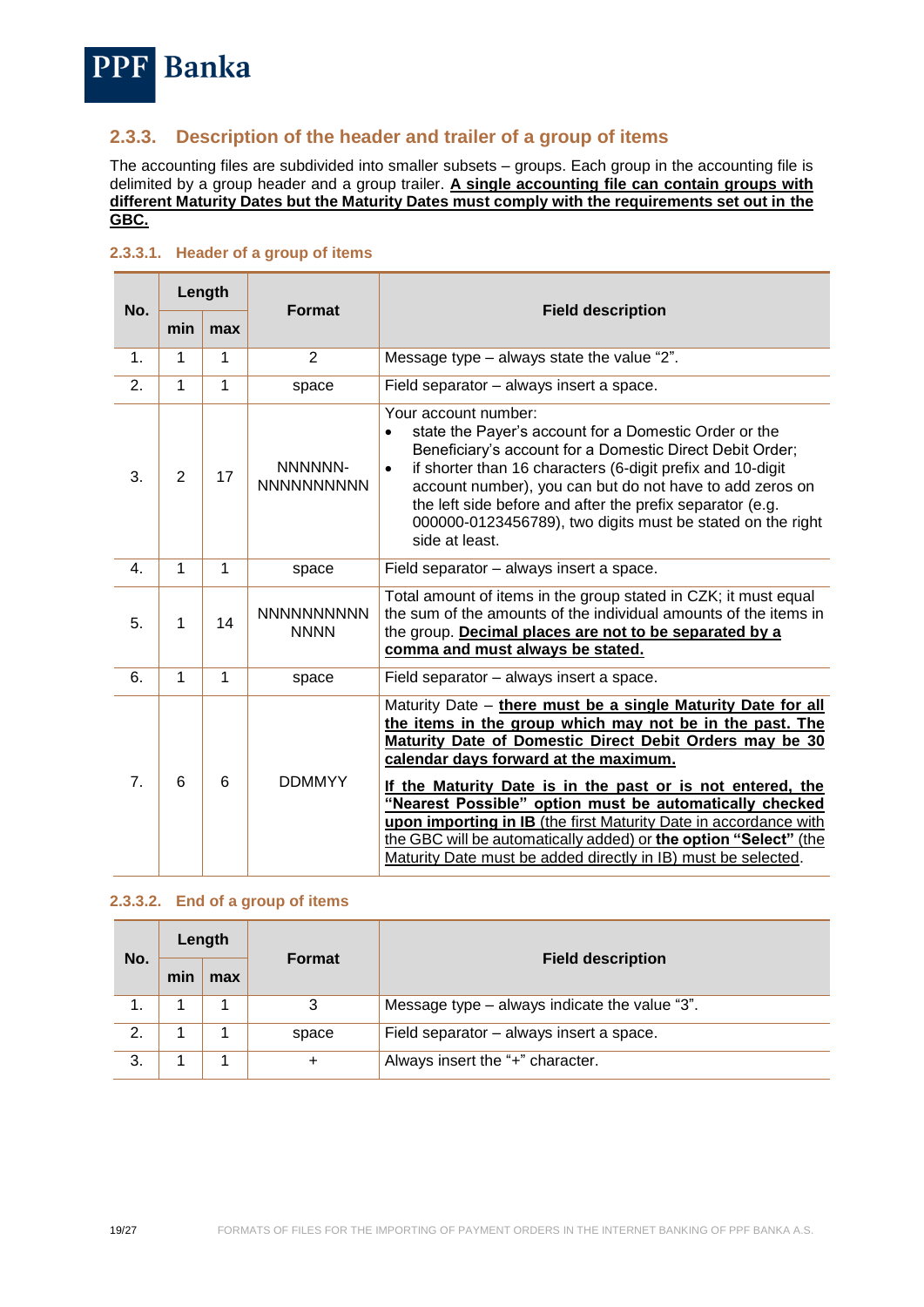

# **2.3.4. Description of an accounting item**

## <span id="page-19-0"></span>**2.3.4.1. Item of a Domestic Order**

| No. | Length       |                |                                |                                                                                                                                                                                                                                                                                                     |
|-----|--------------|----------------|--------------------------------|-----------------------------------------------------------------------------------------------------------------------------------------------------------------------------------------------------------------------------------------------------------------------------------------------------|
|     | min          | max            | <b>Format</b>                  | <b>Field description</b>                                                                                                                                                                                                                                                                            |
| 1.  | 2            | 17             | NNNNNN-<br><b>NNNNNNNNNN</b>   | Beneficiary's account number - if shorter than 16 characters (6-<br>digit prefix and 10-digit account number), you can but do not<br>have to add zeros on the left side before and after the prefix<br>separator (e.g. 000000-0123456789), two digits must be stated<br>on the right side at least. |
| 2.  | 1            | 1              | space                          | Field separator - always insert a space.                                                                                                                                                                                                                                                            |
| 3.  | 1            | 12             | <b>NNNNNNNNNN</b><br><b>NN</b> | Amount of the item in CZK, decimal places are not to be<br>separated by a comma and must always be stated.                                                                                                                                                                                          |
| 4.  | $\mathbf{1}$ | 1              | space                          | Field separator - always insert a space.                                                                                                                                                                                                                                                            |
| 5.  | $\mathbf{1}$ | 10             | <b>NNNNNNNNNN</b>              | Variable symbol - if not specified, insert one zero here.                                                                                                                                                                                                                                           |
| 6.  | $\mathbf{1}$ | $\mathbf{1}$   | space                          | Field separator - always insert a space.                                                                                                                                                                                                                                                            |
| 7.  | 4            | 4              | <b>NNNN</b>                    | Beneficiary's bank code.                                                                                                                                                                                                                                                                            |
| 8.  | 4            | $\overline{4}$ | <b>NNNN</b>                    | Constant symbol - if not specified, insert four zeros here.                                                                                                                                                                                                                                         |
| 9.  | $\mathbf{1}$ | 1              | space                          | Field separator - always insert a space.                                                                                                                                                                                                                                                            |
| 10. | 0            | 10             | <b>NNNNNNNNNN</b>              | Specific symbol - if not specified but a Message for Beneficiary<br>will be included, insert one zero here; if there is no Message for<br>Beneficiary, nothing needs to be added for the specific symbol                                                                                            |
| 11. | $\mathbf{1}$ | $\mathbf{1}$   | space                          | Field separator - always insert a space.                                                                                                                                                                                                                                                            |
| 12. | $\Omega$     | 143            | AV:<br>AV1 AV2 AV3 <br>AV4     | Message for Beneficiary (AV field) – optional, free text.                                                                                                                                                                                                                                           |
|     |              |                |                                | Here you can enter a description for the Beneficiary's needs.                                                                                                                                                                                                                                       |
|     |              |                |                                | The AV field is comprised of 4 subfields, 35 characters each,<br>the subfields are separated by the " " character. If you only use<br>a part of a subfield, it is not necessary to state the remaining<br>blank subfields.                                                                          |

#### <span id="page-19-1"></span>**2.3.4.2. Item of a Domestic Direct Debit Order**

| No.           | Length        |     | <b>Format</b>                  |                                                                                                                                                                                                                                  |
|---------------|---------------|-----|--------------------------------|----------------------------------------------------------------------------------------------------------------------------------------------------------------------------------------------------------------------------------|
|               | min           | max |                                | <b>Field description</b>                                                                                                                                                                                                         |
| 1.            | $\mathcal{P}$ | 17  | NNNNNN-<br><b>NNNNNNNNNN</b>   | Payer's account number – two digits from the right side must be<br>stated at the minimum, 17 characters must be stated at the<br>maximum (6-digit prefix, 10-digit account number plus the dash<br>as a separator between them). |
|               |               |     |                                | If the Payer's account contains a prefix, the account number<br>must always have 10 digits - i.e. if it is shorter, zeros must<br>always be added on the left side after the prefix separator (e.g.<br>000015-0123456789).       |
| $\mathcal{P}$ | 1             | 1   | space                          | Field separator – always insert a space.                                                                                                                                                                                         |
| 3.            | 1             | 12  | <b>NNNNNNNNNN</b><br><b>NN</b> | Amount of the item in CZK, decimal places are not separated<br>by a comma and must always be stated.                                                                                                                             |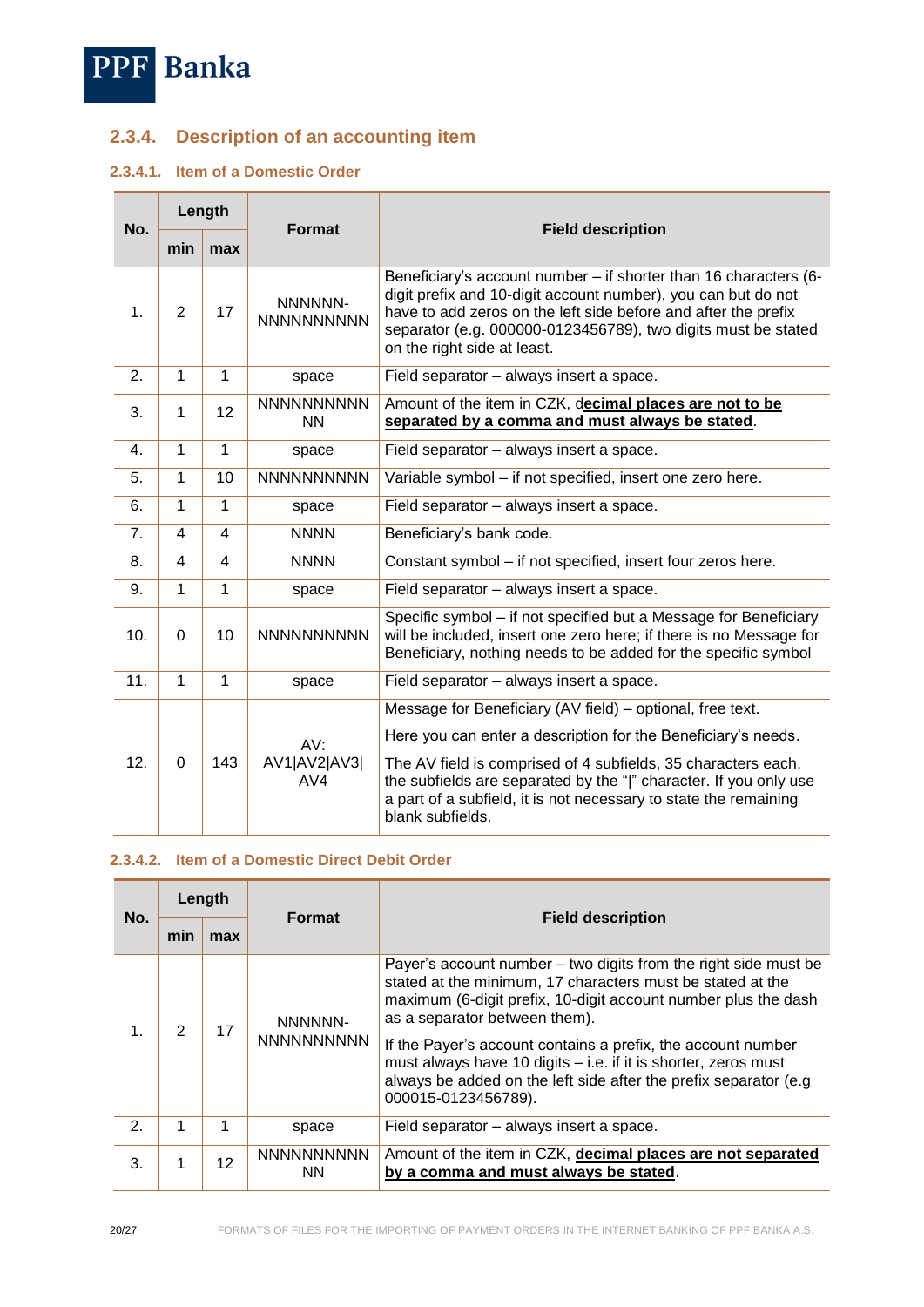

| 10. | 0 | 10  | <b>NNNNNNNNNN</b>          | will be included, insert one zero here; if there is no Message for<br>Beneficiary, nothing needs to be added for the specific symbol                                                                                       |
|-----|---|-----|----------------------------|----------------------------------------------------------------------------------------------------------------------------------------------------------------------------------------------------------------------------|
| 11. |   |     | space                      | Field separator – always insert a space.                                                                                                                                                                                   |
| 12. |   | 143 | AV.<br>AV1 AV2 AV3 <br>AV4 | Message for Beneficiary (AV field) – optional, free text.                                                                                                                                                                  |
|     |   |     |                            | Here you can enter a description of Domestic Direct Debit Order<br>Item.                                                                                                                                                   |
|     |   |     |                            | The AV field is comprised of 4 subfields, 35 characters each,<br>the subfields are separated by the " " character. If you only use<br>a part of a subfield, it is not necessary to state the remaining<br>blank subfields. |

## <span id="page-20-0"></span>**2.3.5. Examples of ABO files**

#### <span id="page-20-1"></span>**2.3.5.1. Example of a Domestic Order**

*UHL1010212PRVNÍ ÚČETNÍ S.R.O. 1234567890001999111111222222*

- *1 1501 111111 6000*
- *2 1234567890 2129871 140113*

*123456789 150000 5236 60000008 0 faktura 125444/2013*

*19-123123 193487 2725653700 01000558*

*27-123123123 650500 27256537 01003558*

*4220422 21958 27256537 08003558*

*713-123123 36626 27256537 07108148*

*7720-123 1212300 27256537 07108148*

```
3 +
```
*5 +*

#### <span id="page-20-2"></span>**2.3.5.2. Example of a Domestic Direct Debit Order**

*UHL1010212PRVNÍ ÚČETNÍ S.R.O. 1234567890001999111111222222*

*1 1502 111111 6000*

*2 1234567890 340000 140113*

*123456789 150000 5236 60000008 0 faktura 125444/2013*

*19-0000123123 190000 2725653700 01000558*

*3 +*

*5 +*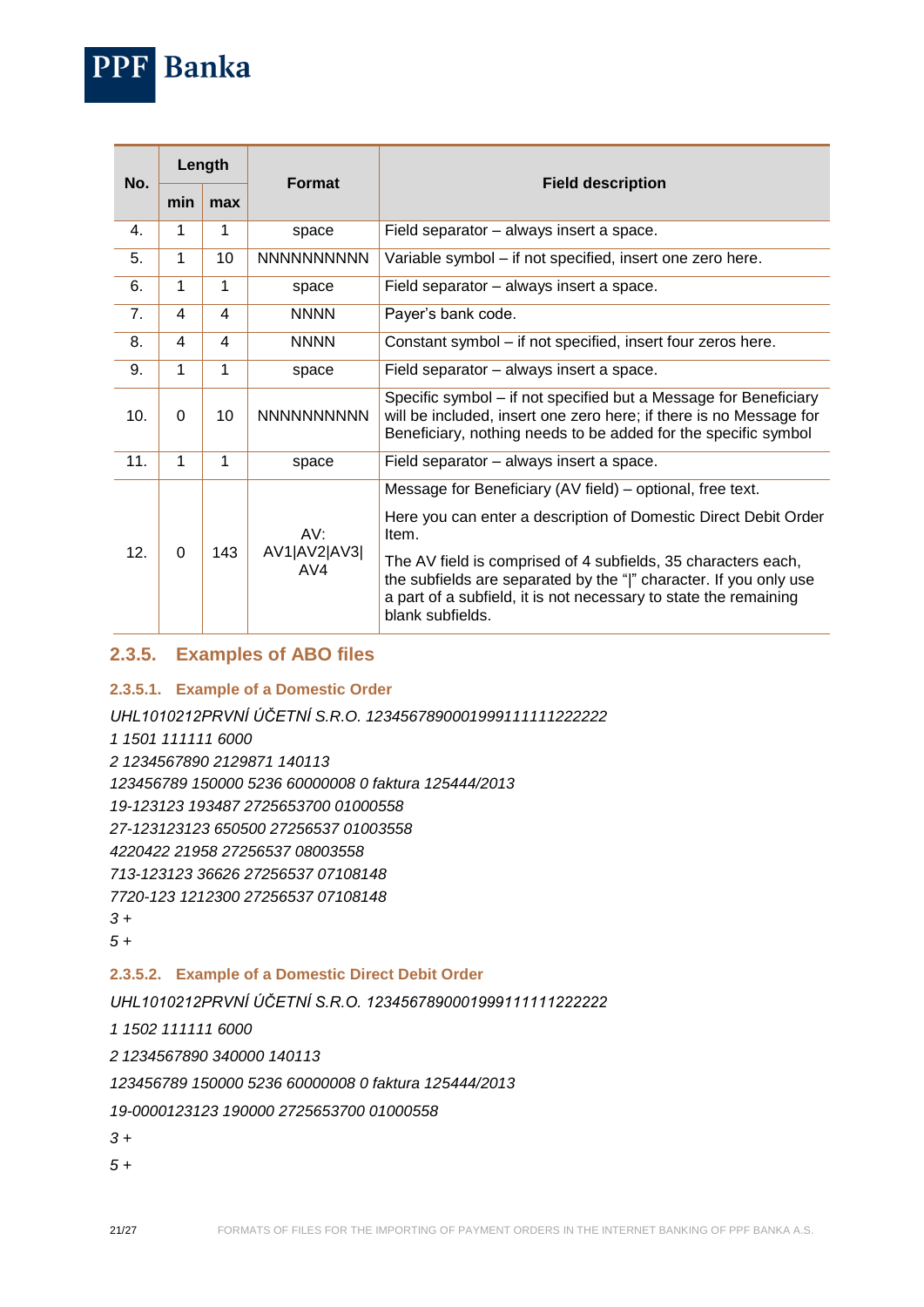

# <span id="page-21-0"></span>**2.4. XML format for SEPA Orders**

## <span id="page-21-1"></span>**2.4.1. Structure of the file**

For SEPA Orders, the XML format by the rules of the SEPA Credit Transfer ("SCT") payment scheme is used; it is based on the ISO 20022 standard and the standard for SCT. Documents describing SCT are available on the website of the European Payments Council, in the section SEPA Credit Transfer<sup>1</sup> – they are mainly the following documents:

- SEPA Credit Transfer Rulebook version 8.2 ("SEPA Rulebook"),
- SEPA Credit Transfer Scheme Customer-to-Bank Implementation Guidelines version 8.0 ("IGL").

#### **!!! ATTENTION !!!**

**The following allowed characters can only be entered in SEPA Orders<sup>2</sup> :**

**a b c d e f g h i j k l m n o p q r s t u v w x y z**

#### **A B C D E F G H I J K L M N O P Q R S T U V W X Y Z**

**0 1 2 3 4 5 6 7 8 9**

**/ - ? : ( ) . , ' +**

#### **space**

The Bank applies the following exceptions from the above standards:

- SEPA Orders cannot be submitted as express (urgent) the following data, if entered, will **be ignored during the processing:** 
	- o the **HIGH** in the field **Instruction Priority** (XML Tag **InstrPrty**, point **2.7** in IGL, element **pain.001.001.02/PmtInf/PmtTpInf/InstrPrty**),
	- o the **URGP** in the field **Service Level** (XML Tag **SvcLvl**, point **2.69 in** IGL, element **pain.001.001.02/PmtInf/CdtTrfTxInf/SvcLvl**),
- **The Payer's name and address will be ignored during the processing in the transaction, the data registered in (the Bank) are transmitted to the Beneficiary rather than the name and address in the SEPA Order** (field **AT-02 Name of the Originator** and **AT-03 Address of the Originator** by the SEPA Rulebook, points **2.18 Name** and **2.19 Postal Address** in IGL, XML Tag **Nm** and **PstlAdr**, elements **pain.001.001.02/PmtInf/CdtTrfTxInf/Dbtr/Nm** and **pain.001.001.02/PmtInf/CdtTrfTxInf/Dbtr/PstlAdr**);
- **The Maturity Date** (field **AT-07** "**Requested execution date of the instruction**", by the SEPA Rulebook, points **2.15** and **3.32** "**Requested Execution Date**" in IGL, XML Tag "**ReqdExctnDt**", element **pain.001.001.02/PmtInf/ReqdExctnDt**) must be specified:
	- o **the various items can have different Maturity Dates;**
	- o **If Maturity Dates are in the past or not entered, the "Nearest Possible" option must be automatically checked upon importing in IB** (the first Maturity Date in accordance with the GBC will be automatically added) or **the option "Select"** (the Maturity Date must be added directly in IB) must be selected.;
- Field **(Creditor) Name is mandatory it will not be possible to import the Batch without filling in the field** (field **AT-21 Name of the Beneficiary** in the SEPA Rulebook, point **2.99** in IGL, element **pain.001.001.02/PmtInf/CdtTrfTxInf/Cdtr/Nm**);
- optional tags must either contain data or may not be listed in the file at all (for example fields **AT-28 Name of the Beneficiary Reference Party**, in SEPA Rulebook point 2.118 **Name**, XML Tag **Nm**, element **pain.001.001.02/PmtInf/CdtTrfTxInf/UltmtCdtrNm**).

-

<sup>1</sup> <http://www.europeanpaymentscouncil.eu/index.cfm/sepa-credit-transfer/sepa-credit-transfer-sct/> <sup>2</sup> [http://www.europeanpaymentscouncil.eu/index.cfm/knowledge-bank/epc-documents/sepa-](http://www.europeanpaymentscouncil.eu/index.cfm/knowledge-bank/epc-documents/sepa-requirements-for-an-extended-character-set-unicode-subset-best-practices/)

[requirements-for-an-extended-character-set-unicode-subset-best-practices/](http://www.europeanpaymentscouncil.eu/index.cfm/knowledge-bank/epc-documents/sepa-requirements-for-an-extended-character-set-unicode-subset-best-practices/)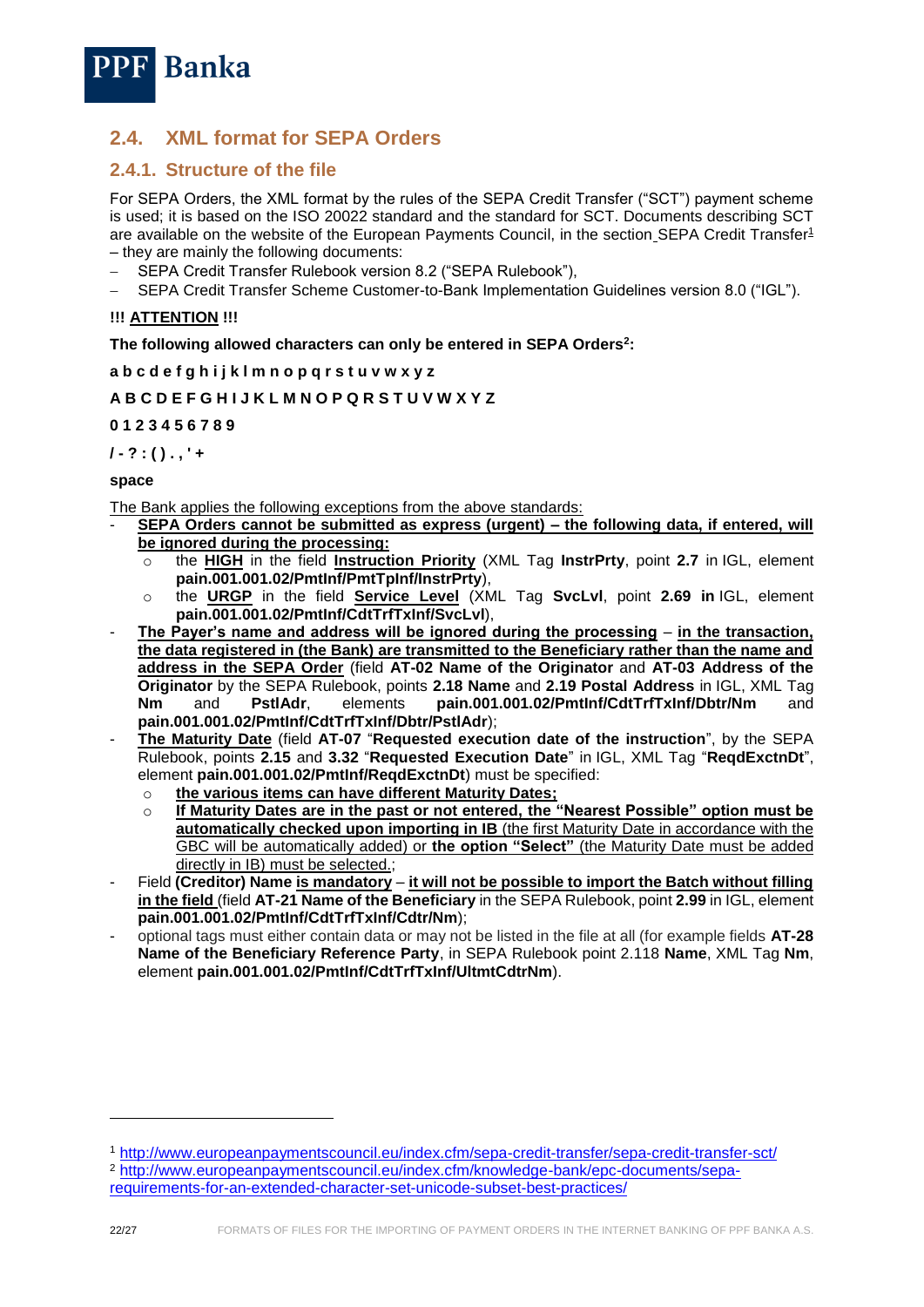

## <span id="page-22-0"></span>**2.4.2. Example**

*An example of a file containing all of the mandatory and optional data:*

*<?xml version="1.0" encoding="UTF-8"?>*

*<Document xmlns="urn:iso:std:iso:20022:tech:xsd:pain.001.001.03" xmlns:xsi="http://www.w3.org/2001/XMLSchema-instance" xsi:schemaLocation="urn:iso:std:iso:20022:tech:xsd:pain.001.001.03 pain.001.001.03.xsd">*

*<CstmrCdtTrfInitn>*

*<GrpHdr>*

*<MsgId>6545874</MsgId>*

*<CreDtTm>2016-07-28T13:40:00</CreDtTm>*

*<NbOfTxs>2</NbOfTxs>*

*<CtrlSum>13</CtrlSum>*

*<InitgPty>*

*<Nm>xyz</Nm>*

*</InitgPty>*

*</GrpHdr>*

*<PmtInf>*

*<PmtInfId>Platebni informace od Ivana</PmtInfId>*

*<PmtMtd>TRF</PmtMtd>*

*<PmtTpInf>*

*<InstrPrty>NORM</InstrPrty>*

*<SvcLvl>*

*<Cd>SEPA</Cd>*

*</SvcLvl>*

*<LclInstrm>*

*<Prtry>12345</Prtry>*

*</LclInstrm>*

*<CtgyPurp>*

*<Cd>HJLK</Cd>*

```
</CtgyPurp>
```

```
</PmtTpInf>
```
*<ReqdExctnDt>2016-06-30</ReqdExctnDt>*

*<Dbtr>*

*<Nm>Ivan Richter</Nm>*

*<PstlAdr>*

*<Ctry>CZ</Ctry>*

*<AdrLine>Hraskeho 2231/25</AdrLine>*

*</PstlAdr>*

*<Id>*

*<OrgId>*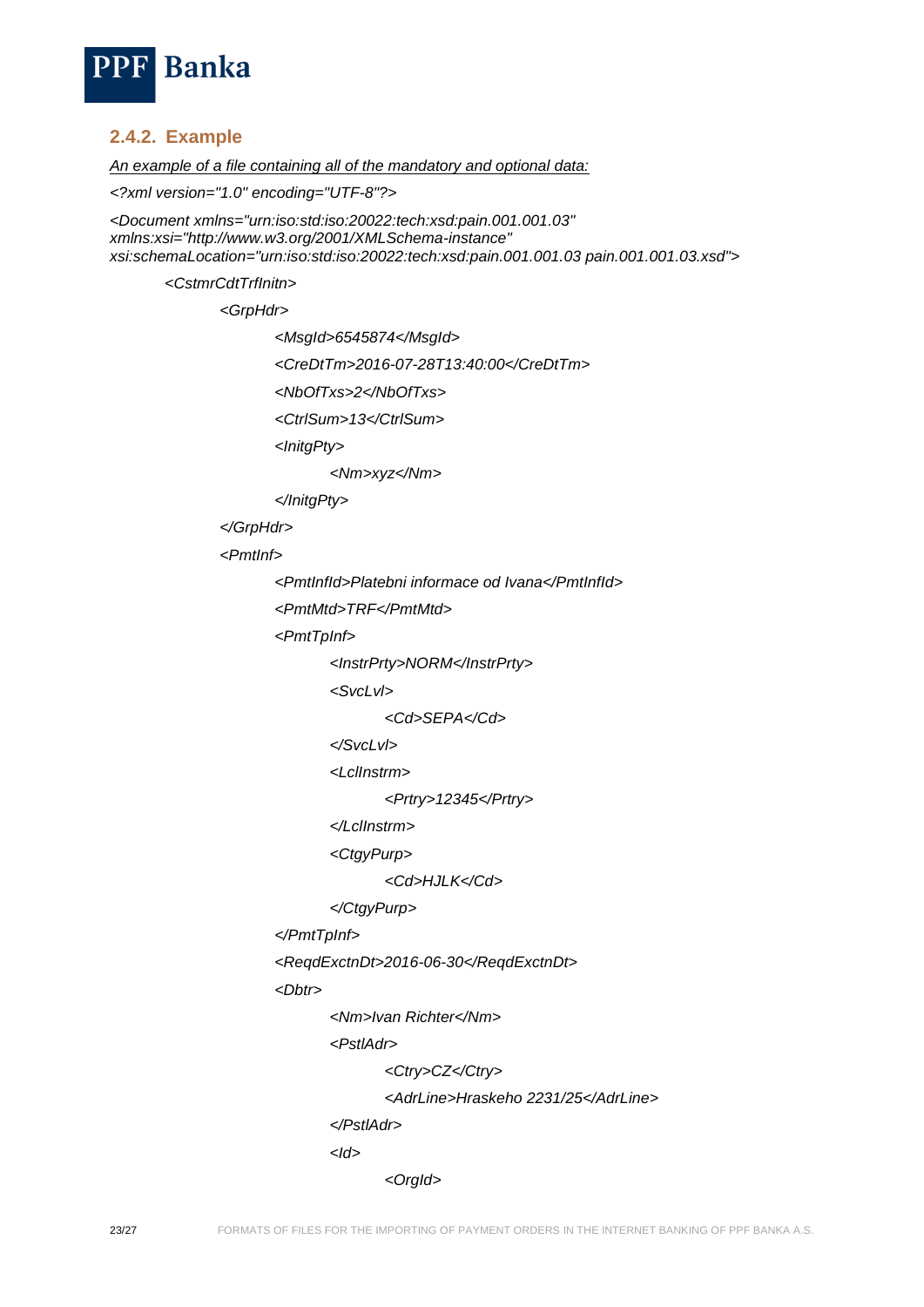

*<BICOrBEI>PMBPCZP0</BICOrBEI> </OrgId> </Id> </Dbtr> <DbtrAcct> <Id> <IBAN>CZ4560000000001234567890</IBAN> </Id> </DbtrAcct> <DbtrAgt> <FinInstnId> <BIC>PMBPCZP0</BIC> <Othr> <Id>BIC</Id> </Othr> </FinInstnId> </DbtrAgt> <UltmtDbtr> <Nm>Ivana Richterova</Nm> <Id> <OrgId> <BICOrBEI>TATRSKB0</BICOrBEI> </OrgId> </Id> </UltmtDbtr> <ChrgBr>SLEV</ChrgBr> <CdtTrfTxInf> <PmtId> <InstrId>xyz</InstrId> <EndToEndId>E2EbyIRI2</EndToEndId> </PmtId> <Amt> <InstdAmt>Ccy="EUR"3</InstdAmt> </Amt> <CdtrAgt> <FinInstnId> <BIC>SUBASKB0</BIC> </FinInstnId>*

*</CdtrAgt>*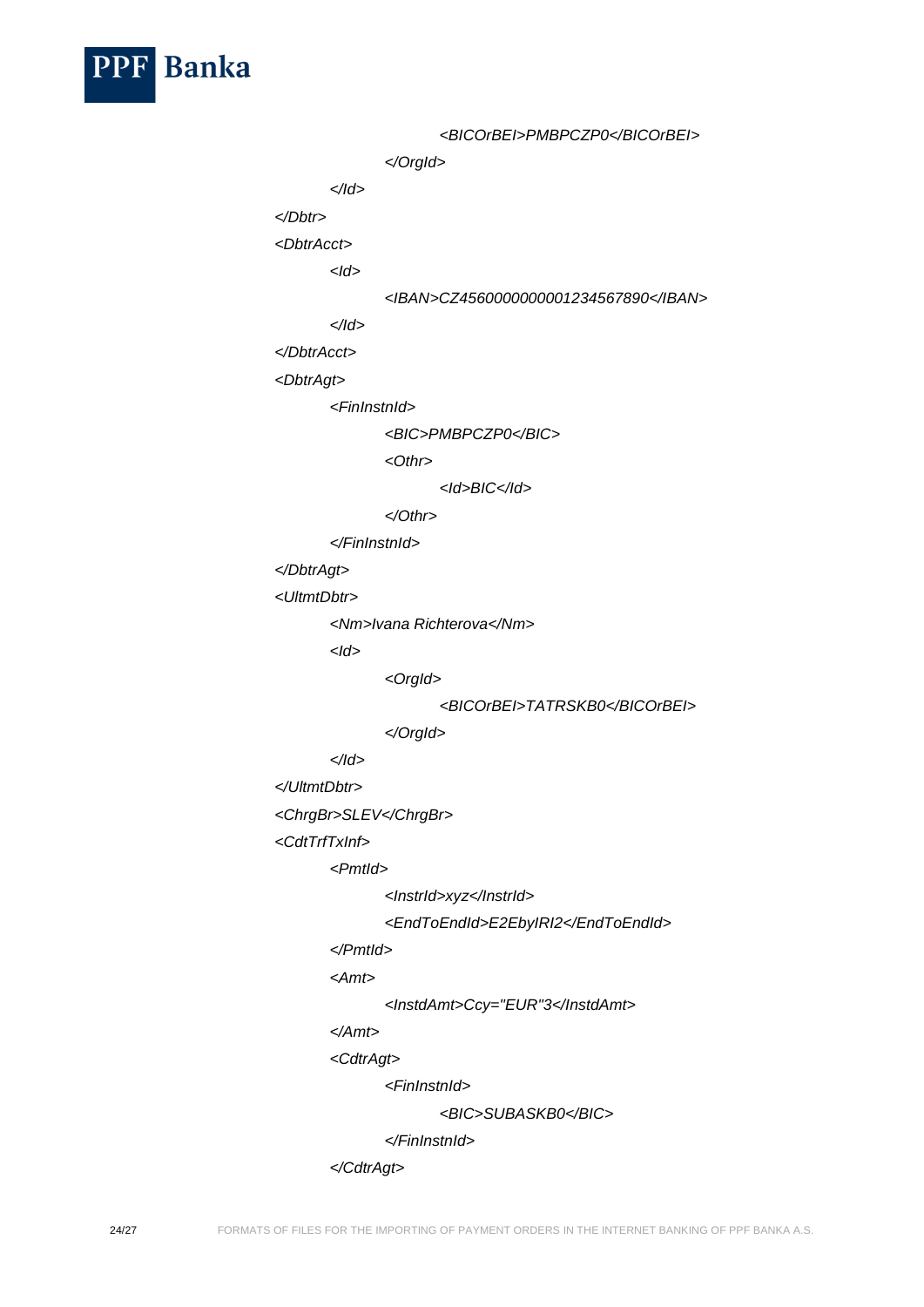

*<Cdtr> <Nm>NOTPROVIDED</Nm> <PstlAdr> <Ctry>CZ</Ctry> <AdrLine>Hrozneho 46</AdrLine> </PstlAdr> <Id> <OrgId> <BICOrBEI>TATRSKB0</BICOrBEI> </OrgId> </Id> </Cdtr> <CdtrAcct> <Id> <IBAN>SK2702000000001234567890</IBAN> </Id> </CdtrAcct> <UltmtCdtr> <Nm>Tomas Richter</Nm> <Id> <OrgId> <BICOrBEI>TATRSKB0</BICOrBEI> </OrgId> </Id> </UltmtCdtr> <Purp> <Cd>DHUL</Cd> </Purp> <RmtInf> <Strd> <CdtrRefInf> <Tp> <CdOrPrtry> <Cd>SCOR</Cd>*

*</CdOrPrtry>*

*<Issr>xyz</Issr>*

*</Tp>*

*<Ref>AB564</Ref>*

*</CdtrRefInf>*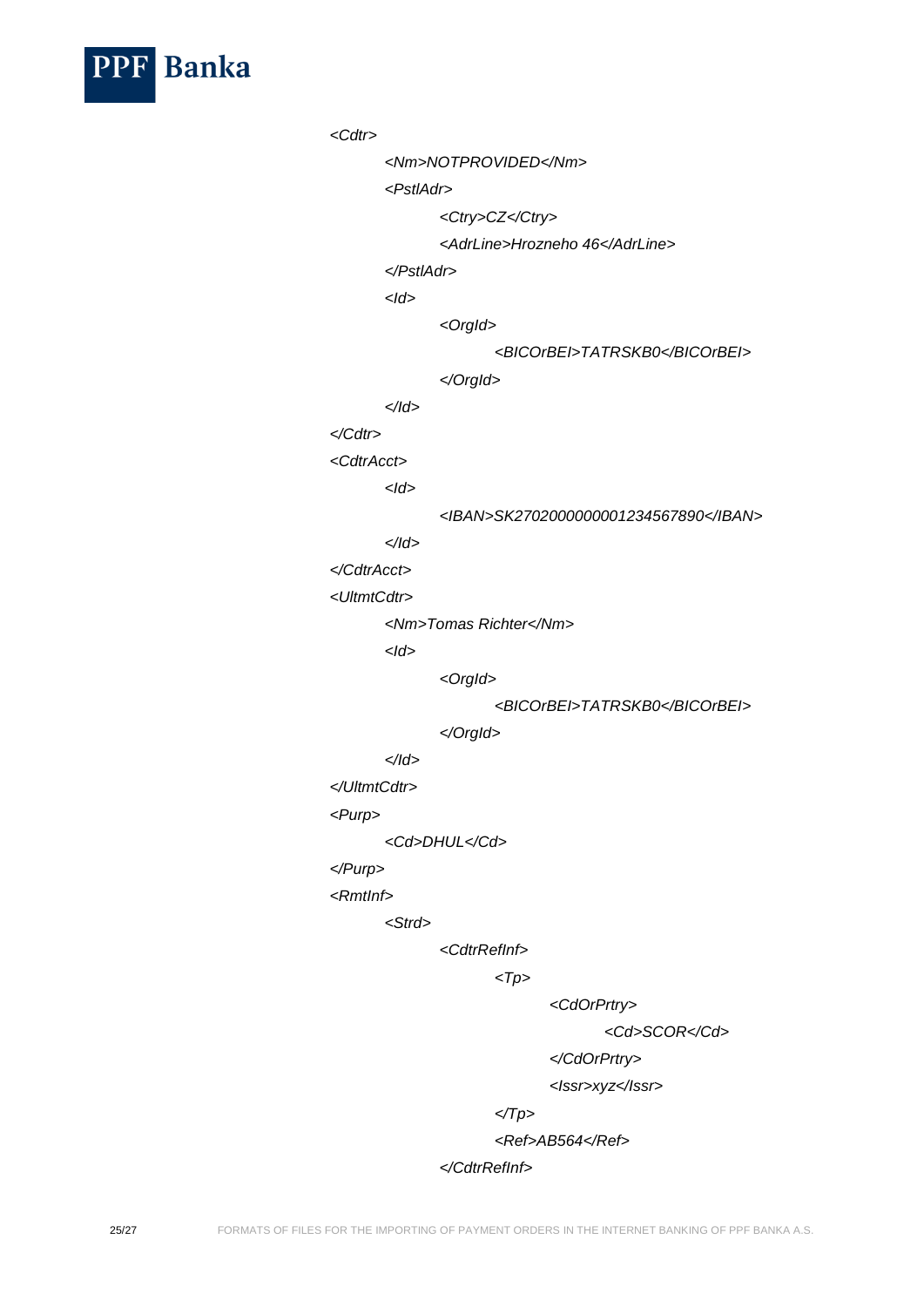

```
</Strd>
```
*</RmtInf>*

*</CdtTrfTxInf>*

*<CdtTrfTxInf>*

*<PmtId>*

*<InstrId>123456</InstrId>*

```
<EndToEndId>E2EbyIRI2</EndToEndId>
```
*</PmtId>*

*<Amt>*

*<InstdAmt>Ccy="EUR"10</InstdAmt>*

*</Amt>*

*<CdtrAgt>*

*<FinInstnId>*

```
<BIC>SUBASKB0</BIC>
```
*</FinInstnId>*

*</CdtrAgt>*

*<Cdtr>*

*<Nm>NOTPROVIDED</Nm>*

*<PstlAdr>*

*<Ctry>CZ</Ctry>*

*<AdrLine>Hrozneho 46</AdrLine>*

*</PstlAdr>*

*<Id>*

*<OrgId>*

*<BICOrBEI>TATRSKB0</BICOrBEI>*

*</OrgId>*

*</Id>*

## *</Cdtr>*

*<CdtrAcct>*

*<Id>*

*<IBAN>SK2702000000001234567890</IBAN>*

# *</Id>*

*</CdtrAcct>*

*<UltmtCdtr>*

*<Nm>Alexander Richter</Nm>*

*<Id>*

*<OrgId>*

*<BICOrBEI>TATRSKB0</BICOrBEI>*

*</OrgId>*